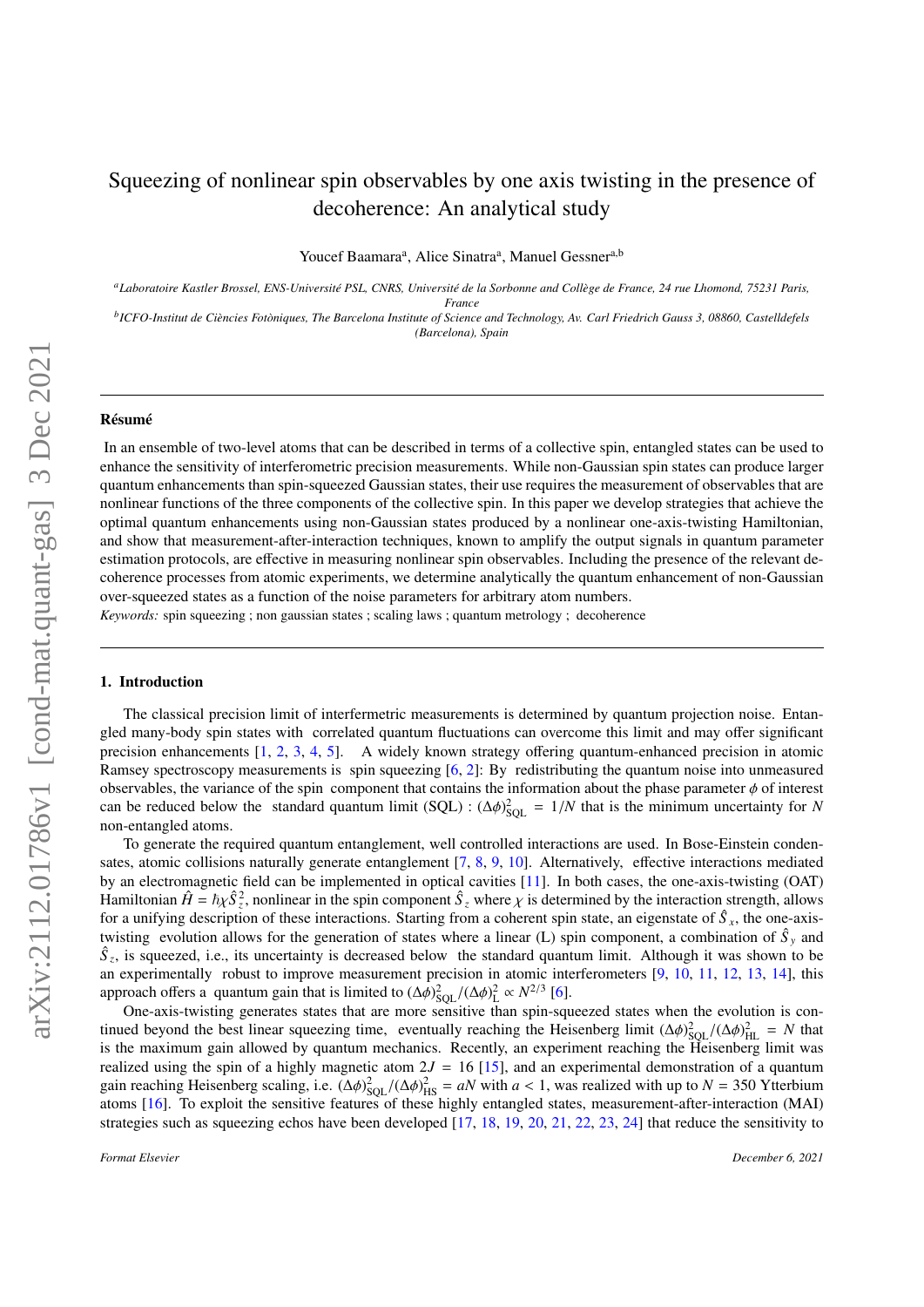imperfections and detection noise. However, their fragility towards decoherence [\[25,](#page-22-7) [26,](#page-22-8) [27,](#page-22-9) [28\]](#page-22-10), and the need for stable and coherent interactions on sufficiently long time scales renders the reach of Heisenberg scaling in systems with large atom number extremely challenging.

A promising alternative is provided by over-squeezed spin states [\[29,](#page-22-11) [30,](#page-22-12) [31,](#page-22-13) [32\]](#page-22-14) that are generated by OAT after the linear squeezing time but on time scales that are shorter than those needed to reach Heisenberg scaling. The sensitivity of these states cannot be captured in terms of the squeezing of linear spin observables, but instead requires the measurement of nonlinear spin observables [\[33\]](#page-22-15) whose squeezing can lead to significant quantum enhancements beyond the reach of linear spin squeezing. Theoretically, the metrological potential of this relevant class of states in the limit of large *N* is only accessible by analytical approaches since numerical simulations are limited to moderate particle numbers that are too low to extrapolate the scaling behavior.

In this paper, after recalling the most important results of the squeezing of a linear (L) spin observable, we focus on the squeezing of nonlinear spin observables generated by the OAT evolution, its sensitivity enhancement beyond the linear spin squeezing and its scaling with the atom number for  $N \gg 1$ . First, we show that when a single nonlinear spin observable (NL) of the form  $\{S_x, S_z\}$  is added to the linear components in the ensemble of accessible<br>observables the best quantum gain scales as  $(A\phi)^2 = ((A\phi)^2 \propto N^{4/5}$  and it is reached on the time scal observables, the best quantum gain scales as  $(\Delta \phi)_{\text{SQL}}^2 / (\Delta \phi)_{\text{NL}}^2 \propto N^{4/5}$  and it is reached on the time scale  $\chi t \propto N^{-3/5}$ ;<br>while for an optimal linear combination of arbitrary linear and quadratic (O) spin ob while for an optimal linear combination of arbitrary linear and quadratic (Q) spin observables, the best quantum gain scales as  $(\Delta \phi)_{\text{SQL}}^2 / (\Delta \phi)_Q^2 \propto N^{6/7}$  and is reached on a time scale  $\chi t \propto N^{-4/7}$ . Second, we show that the measurement-<br>after-interaction technique gives access to a continuous family of nonlinear spin observable after-interaction technique gives access to a continuous family of nonlinear spin observables that reproduce all the scaling laws mentioned above. More generally, we show that on time scales  $\chi t \propto N^{-\alpha}$  of the one-axis twisting evolution with  $1 > \alpha > 1/2$  the MAI technique allows, one to achieve a maximal quantum gain that scales as evolution with  $1 \ge \alpha \ge 1/2$ , the MAI technique allows one to achieve a maximal quantum gain that scales as  $(\Delta \phi)_{\text{SQL}}^2 / (\Delta \phi)_{\text{MAI}}^2 \propto N^{2-2\alpha}$ . By comparing to the quantum Fisher information, which quantifies the maximal sensitivity enhancement over all possible measurements, we demonstrate that the scaling law of the MAI technique is optimal at any time in the considered time window  $1 \ge \alpha \ge 1/2$ . In order to study the effect of decoherence on this scaling law, we include two collective dephasing processes corresponding to realistic noise in atomic experiments into our analytical study: For a ballistic dephasing processes, described by fluctuating energy levels in the Hamiltonian, we predict a critical value of the preparation time at which we observe a discontinuous change in the scaling law of the quantum gain. For a dephasing of diffusive nature, described by a Lindblad master equation, we find that the scaling exponent is reduced by a factor of 2 independently of the dephasing strength. In addition to the scaling laws in the large-*N* limit, first reported in Ref. [\[34\]](#page-22-16), we present general expressions of the quantum gain for arbitrary atom numbers and identify finite-size corrections. Finally we study the effect of particle losses on the squeezing of a nonlinear or a quadratic spin observable.

#### <span id="page-1-2"></span>2. Optimization over rotation axis and measurement observables

We consider an ensemble of *N* two-level atoms that is described in terms of the collective spin observables  $\hat{S} = \hat{S} \times T$  where  $\hat{S} = \sum_{i=1}^{N} \hat{S}^{(i)}(2 \text{ and } -\hat{S}^{(i)})$  with *b* such a jet the Pauli metric for the  $(\hat{S}_x, \hat{S}_y, \hat{S}_z)^T$ , where  $\hat{S}_k = \sum_{i=1}^N \hat{\sigma}_k^{(i)}$ <br>spin-coherent state  $\psi_{(k)}$  such that  $\int_{k}^{(i)}$  /2 and  $\sigma_k^{(i)}$  with  $k = x, y, z$  is the Pauli matrix for the *i*-th atom. Starting from the spin-coherent state  $|\psi_0\rangle$  such that

<span id="page-1-1"></span>
$$
\hat{S}_x|\psi_0\rangle = \frac{N}{2}|\psi_0\rangle,\tag{1}
$$

an entangled spin state  $|\psi_t\rangle = \hat{U}_t |\psi_0\rangle$  is generated via the OAT evolution  $\hat{U}_t = e^{-i\chi t S_z^2}$  at time *t*. A phase  $\phi$  is imprinted at this time by the rotation  $e^{-i\hat{S}_{\vec{n}}\phi}$ , with  $\hat{S}_{\vec{n}} = \vec{n} \cdot \hat{S}$ , where  $\vec{n}$  is a unit vector in the plane perpendicular to the initial spin polarization  $\vec{\sigma}$  in this case. The goal of the protocol is to polarization,  $\vec{e}_x$  in this case. The goal of the protocol is to infer the best estimate of the phase  $\phi$  from the measurement of an observable  $\hat{X}$ , subsequently to the phase imprinting. The inferred phase uncertainty is given by [\[2\]](#page-21-1)

<span id="page-1-0"></span>
$$
(\Delta \phi)^2 = \left. \frac{(\Delta \hat{X})^2}{|\partial_{\phi} \langle \hat{X} \rangle|^2} \right|_{\phi=0},\tag{2}
$$

where  $\partial_{\phi} \equiv \partial/\partial \phi$ , while  $\langle \hat{X} \rangle$  and  $(\Delta \hat{X})^2$  are the mean value and the variance of the measured observable  $\hat{X}$  respectively. Since any additional shift can be absorbed by the initial state, we focus on the estimation of the phase in the vicinity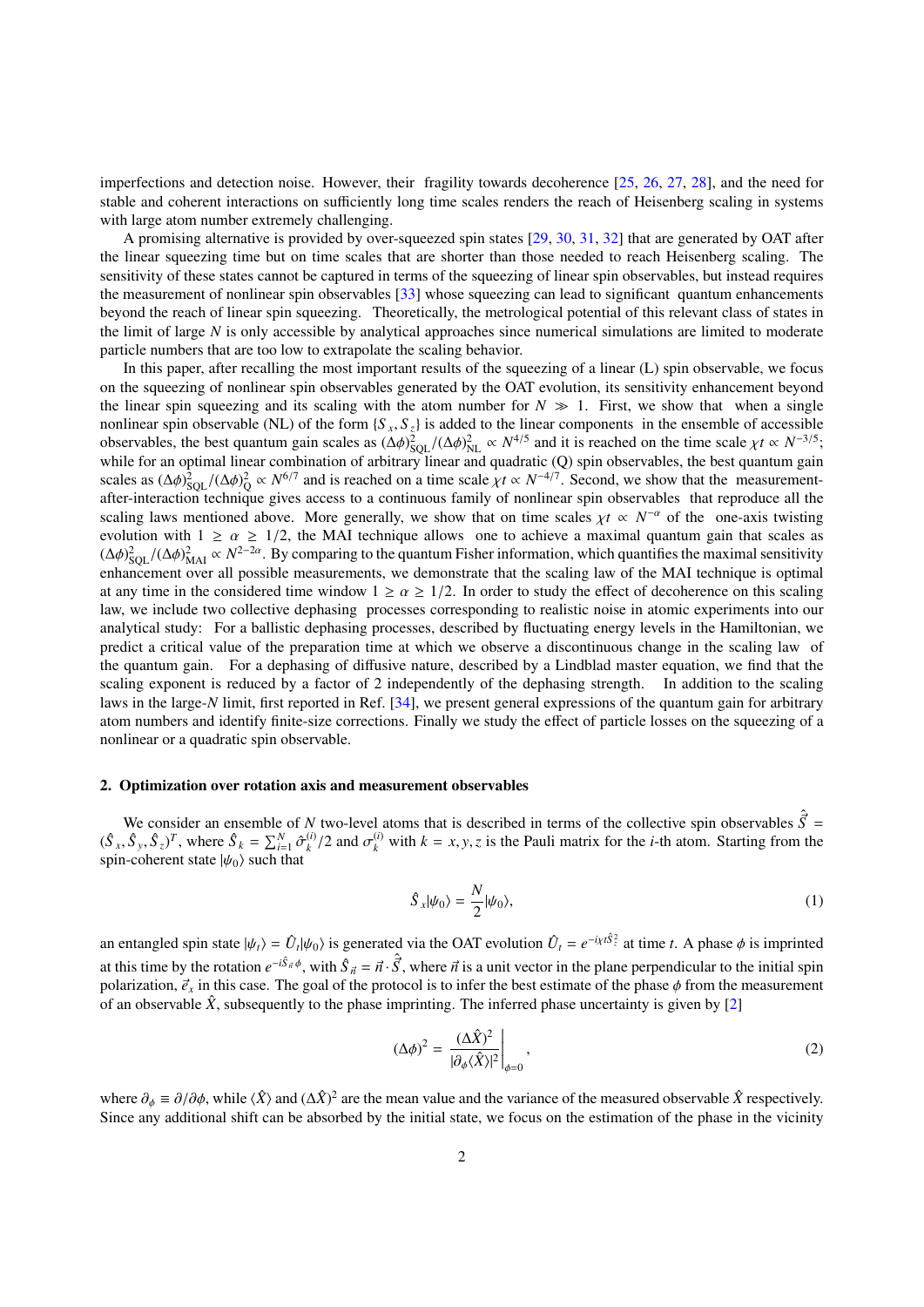of zero without restriction of generality. The denominator in [\(2\)](#page-1-0) is given by

$$
\left. \frac{\partial \langle \hat{X} \rangle}{\partial \phi} \right|_{\phi=0} = \left. \frac{\partial}{\partial \phi} \langle \psi_0 | \hat{U}_t^{\dagger} e^{i\hat{S}_{\vec{n}}} \phi \hat{X} e^{-i\hat{S}_{\vec{n}}} \phi \hat{U}_t | \psi_0 \rangle |_{\phi=0} = i \langle \psi_t | [\hat{S}_{\vec{n}}, \hat{X}] | \psi_t \rangle. \tag{3}
$$

By replacing it in  $(2)$ , we obtain

<span id="page-2-0"></span>
$$
(\Delta \phi)^2 = \frac{(\Delta \hat{X})^2}{|\langle [\hat{S}_{\vec{n}}, \hat{X}] \rangle|^2}.
$$
\n(4)

For the initial non-correlated state [\(1\)](#page-1-1) and  $\hat{X} = \hat{S}_{\vec{m}}$  a spin component in the *yz*-plane with  $\vec{m} \perp \vec{n}$ , the phase uncertainty reaches the SOL. With respect to this limit, we quantify the quantum metrologic reaches the SQL. With respect to this limit, we quantify the quantum metrological gain given by the state prepared at the time *t* of the OAT evolution, with a rotation around  $\vec{n}$  and a measurement of an observable  $\hat{X}$ , by the parameter [\[33\]](#page-22-15)

$$
\xi^{-2}(\chi t, \hat{S}_{\vec{n}}, \hat{X}) \equiv \frac{(\Delta \phi)_{\text{SQL}}^2}{(\Delta \phi)^2} = \frac{|\langle [\hat{S}_{\vec{n}}, \hat{X}] \rangle|^2}{N(\Delta \hat{X})^2},\tag{5}
$$

where all the averages are taken in the state  $\hat{U}_t|\psi_0\rangle$ . In order to analytically optimize the metrological gain [\(5\)](#page-2-0) with respect to the rotation axis  $\vec{v}$  and the measurement observable  $\hat{Y}$ , we assume that we respect to the rotation axis  $\vec{n}$  and the measurement observable  $\hat{X}$ , we assume that we have a family of *q* accessible operators  $\hat{\vec{X}} = (\hat{X}_1, ..., \hat{X}_q)^T$  and we can measure any arbitrary linear combination  $\hat{X}_{\vec{m}} = \vec{m} \cdot \hat{\vec{X}} = \sum_{k=1}^q m_k \hat{X}_k$ . For a given measurement direction  $\vec{m}$  we can re-express (5) as given measurement direction  $\vec{m}$ , we can re-express [\(5\)](#page-2-0) as

$$
\xi^{-2}(\chi t, \hat{S}_{\vec{n}}, \hat{X}_{\vec{m}}) = \frac{|\vec{n}^T C[\chi t, \hat{\vec{S}}, \hat{\vec{X}}] \vec{m}|^2}{N(\vec{m}^T \Gamma[\chi t, \hat{\vec{X}}] \vec{m})}.
$$
\n(6)

where we introduced the  $2 \times q$  commutator matrix

<span id="page-2-4"></span><span id="page-2-2"></span><span id="page-2-1"></span>
$$
C[\chi t, \hat{S}, \hat{X}]_{kl} \equiv -i\langle [\hat{S}_k, \hat{X}_l] \rangle. \tag{7}
$$

and the  $q \times q$  covariance matrix

<span id="page-2-3"></span>
$$
\Gamma[\chi t, \hat{\vec{X}}]_{kl} \equiv \text{Cov}(\hat{X}_k, \hat{X}_l) = \frac{1}{2} \langle \hat{X}_k \hat{X}_l + \hat{X}_l \hat{X}_k \rangle - \langle \hat{X}_k \rangle \langle \hat{X}_l \rangle.
$$
 (8)

For a state prepared at time *t* of the OAT evolution, the maximum of [\(6\)](#page-2-1) over the rotation direction  $\vec{n}$  and the measurement direction  $\vec{m}$  corresponds to the maximum eigenvalue  $\lambda_{\text{max}}$  of the matrix  $CT^{-1}C^{T}$  [\[33\]](#page-22-15):

$$
\xi_{\hat{X}}^{-2}(\chi t) = \max_{\vec{m},\vec{n}} \xi^{-2}(\chi t, \hat{S}_{\vec{n}}, \hat{X}_{\vec{m}}) = \frac{\lambda_{\max}(C\Gamma^{-1}C^{T})}{N},
$$
\n(9)

and is reached with the choice  $\vec{n} = \vec{n}_{\text{max}}$  where  $\vec{n}_{\text{max}}$  is the eigenvector of  $CT^{-1}C^T$  corresponding to  $\lambda_{\text{max}}$ . The optimal<br>measurement direction is  $\vec{m} = \alpha \Gamma^{-1}C^T \vec{n}$  where  $\alpha \in \mathbb{R}$  is a normalizat measurement direction is  $\vec{m}_{opt} = \alpha \Gamma^{-1} C^T \vec{n}_{max}$ , where  $\alpha \in \mathbb{R}$  is a normalization constant.

## 3. Squeezing of linear and quadratic spin observables

Starting with a coherent spin state, at short times, the OAT evolution  $\hat{U}_t$  leads to the squeezing of a linear spin component  $\hat{X}_{\text{L}} = \hat{S}_{\vec{m}}$ . An evolution beyond the best linear squeezing time allows for the generation of non-Gaussian spin states where nonlinear spin observables are squeezed. For each given choice of a family  $\hat{\vec{X}}$  of accessible operators that can contain nonlinear spin observables, in addition to  $\hat{S}_{\vec{m}}$ , the optimization explained in Sec. [2](#page-1-2) allows us to iden-<br>tify at any time tof the one axis twisting avalation, the best squeezed observable and the tify, at any time *t* of the one-axis-twisting evolution, the best squeezed observable and the corresponding metrological gain.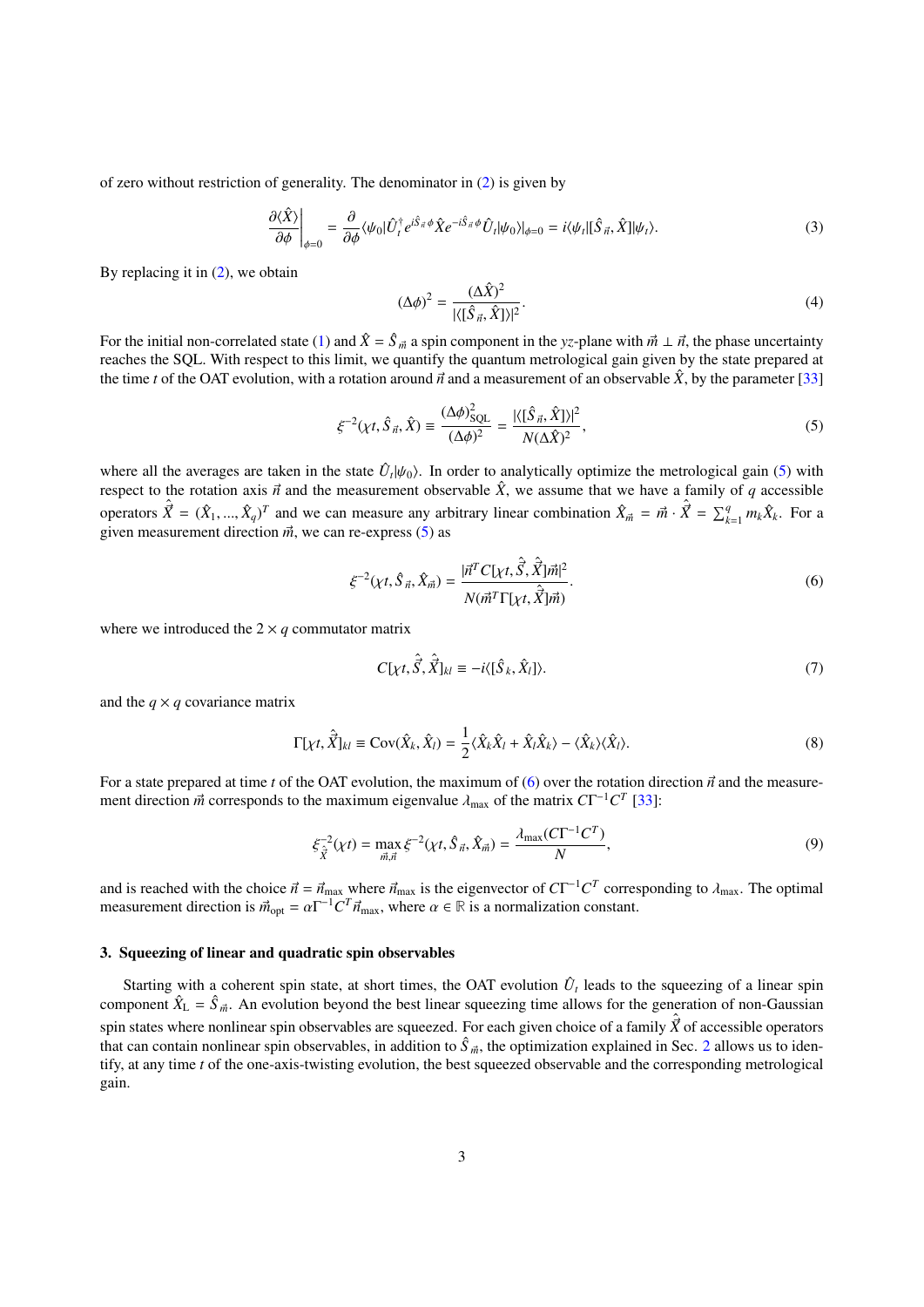<span id="page-3-2"></span>

Figure 1 – Metrological gain  $\xi^{-2}$  in the limit of large *N* including finite size corrections [\(13\)](#page-3-0), [\(20\)](#page-4-0), [\(29\)](#page-6-0) and [\(42\)](#page-7-0) (solid<br>lines) for (a) linear (I), (b) nonlinear (NI), (c) quadratic (Q), and (d) MAI measurement s lines) for (a) linear (L), (b) nonlinear (NL), (c) quadratic (Q), and (d) MAI measurement strategies, compared to the exact metrological gain (dashed lines). The spin number is  $N = 10^3$  (top row) and  $N = 10^4$  (bottom row).

#### *3.1. Linear spin squeezing*

Let us first consider the squeezing of a linear spin observable  $\hat{X}_L = \hat{S}_{\vec{m}} = \sum_{i=x,y,z} m_i \hat{S}_i$ . By considering that the initial state of the system is [\(1\)](#page-1-1) where the collective spin is in the *x* direction, we can show that  $\langle \psi_0 | \hat{U}_t^{\dagger} [\hat{S}_x, \hat{S}_i] \hat{U}_t | \psi_0 \rangle = 0$  for any  $i = x, y, z$ . This allows us to restrict  $\vec{w}$  to the vz-pla 0 for any  $i = x, y, z$ . This allows us to restrict  $\vec{m}$  to the *yz*-plane. In order to identify the best squeezed linear observable and the corresponding metrological gain, we use the technique explained in Sec. [2](#page-1-2) and we set  $\hat{X}_{\text{L}} = (\hat{S}_{y}, \hat{S}_{z})^{T}$ , meaning that we study the squeezing of a linear observable of the form that we study the squeezing of a linear observable of the form

<span id="page-3-1"></span>
$$
\hat{X}_{\text{L}} = m_{\text{y}} \hat{S}_{\text{y}} + m_{z} \hat{S}_{z}.
$$
\n(10)

The fact that the one-axis-twisting evolution is analytically solvable allows us to determine, see [Appendix A,](#page-16-0) the commutator [\(7\)](#page-2-2) and the covariance [\(8\)](#page-2-3) matrices for a given *N* at each time *t*. The optimization over the rotation  $\vec{n}$  and the measurement  $\vec{n}$  directions gives us the metrological gain (9) in the limit  $N \gg 1$  at the measurement  $\vec{m}$  directions gives us the metrological gain [\(9\)](#page-2-4) in the limit  $N \gg 1$  at  $\chi t < 1/\sqrt{N}$ 

$$
\left(\xi_{\rm L}^{-2}(\chi t)\right)_{N \to \infty} = \frac{N^2(\chi t)^2}{1 + N^4(\chi t)^6/6}.\tag{11}
$$

The best metrological gain and the corresponding time can be obtained from a maximization of [\(11\)](#page-3-1) over  $\chi t$  as [\[35\]](#page-22-17)

$$
\chi t_{\text{L,best}} = 3^{1/6} N^{-2/3} \qquad ; \qquad \left( \xi_{\text{L,best}}^{-2} \right)_{N \to \infty} = \frac{2}{3^{2/3}} N^{2/3} . \tag{12}
$$

<span id="page-3-0"></span>By introducing the rescaled time  $\tilde{\chi}t = \chi t/(\chi t_{\text{L,best}})$  and by expanding the exact metrological gain  $\xi_{\text{L}}^{-2}(\chi t)$  up to  $O(N^0)$ , we obtain

$$
\frac{\xi_L^{-2}}{\left(\xi_{\text{L},\text{best}}^{-2}\right)_{N\to\infty}} = \frac{3}{2} \frac{(\tilde{\chi}t)^2}{1 + (\tilde{\chi}t)^6/2} \left[1 - 3^{1/3}(\tilde{\chi}t)^2 N^{-1/3} + O(N^{-2/3})\right].\tag{13}
$$

This expression is shown as a solid line in Fig. [1\(](#page-3-2)a) as a function of  $\tilde{\chi}t$  for  $N = 10^3$ ,  $10^4$ , and compared to the exact metrological gain. For  $\tilde{\chi}t = 1$  we obtain the best metrological gain including finite s metrological gain. For  $\tilde{\chi}t = 1$  we obtain the best metrological gain including finite size corrections

$$
\xi_{\text{L},\text{best}}^{-2} = \left(\xi_{\text{L},\text{best}}^{-2}\right)_{N \to \infty} \left[1 - 3^{1/3} N^{-1/3} + O(N^{-2/3})\right].\tag{14}
$$

that is shown as the red horizontal dashed line in Fig. [2\(](#page-5-0)a). The optimal rotation is  $\hat{S}_{\vec{n}_{max}} = \vec{n}_{max} \cdot \hat{S}_{\perp}$  where  $\vec{n}_{max}$  is a unit vector in the *yz*-plane with  $\vec{n}_{\text{max}} = (\cos \theta_n^{\text{L}}, \sin \theta_n^{\text{L}})^T$ , and the best squeezed linear spin observable is  $\hat{S}_{\vec{n}_{\text{opt}}} = \vec{n}_{\text{opt}} \cdot \hat{X}_{\text{L}}$ with  $\vec{m}_{opt} = (\cos \theta_m^{\text{L}}, \sin \theta_m^{\text{L}})^T$ . In the limit of large *N*, we obtain

$$
\theta_n^{\mathcal{L}} = 3^{-1/6} N^{-1/3} + O(N^{-2/3}) \qquad ; \qquad \theta_m^{\mathcal{L}} = -\frac{\pi}{2} + 3^{-1/6} N^{-1/3} + O(N^{-2/3}). \tag{15}
$$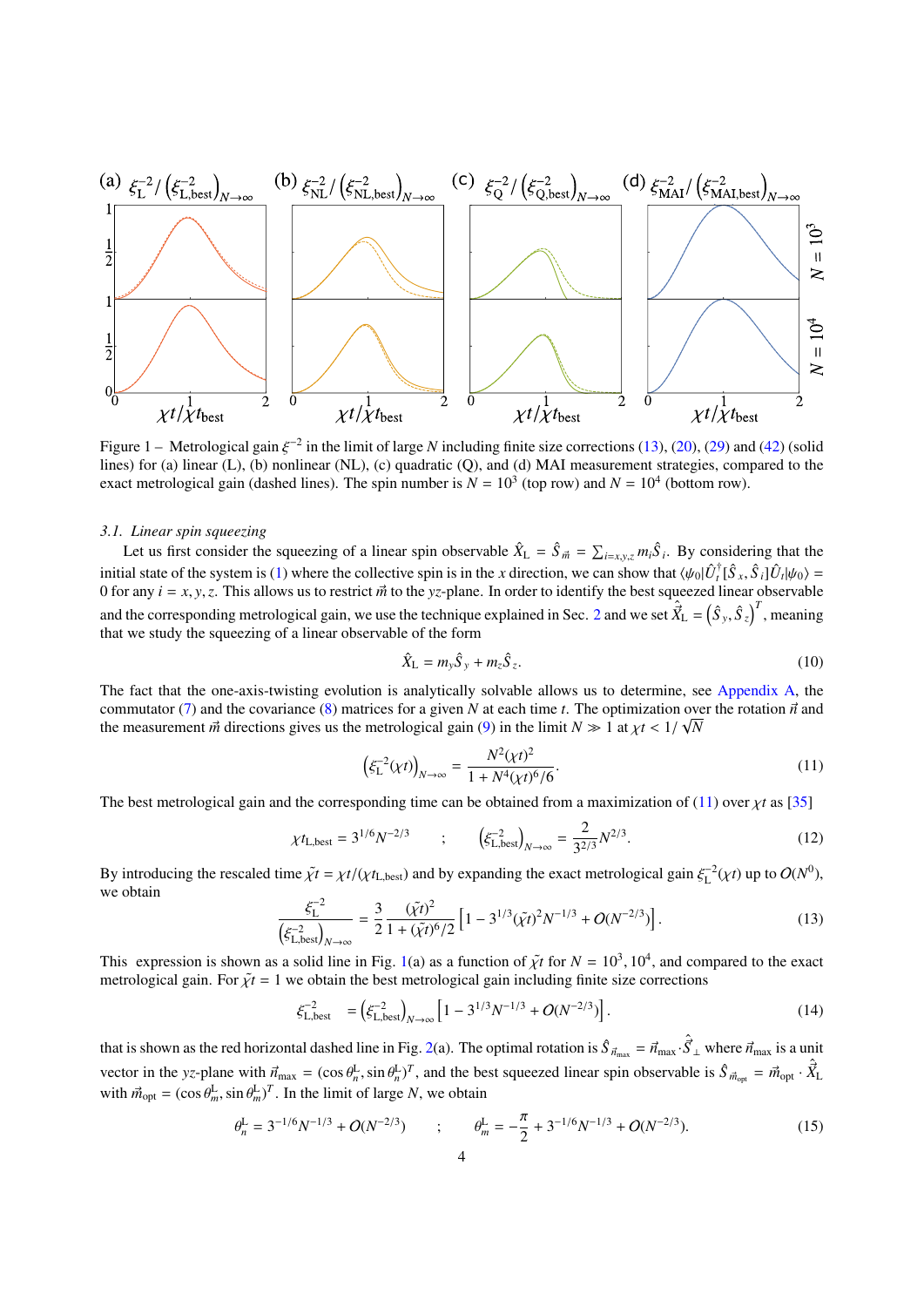The interferometric estimation of the unknown phase  $\phi$  using the state prepared at  $\chi t_{\rm L best}$  of the OAT dynamics with the rotation generator  $\hat{S}_{\vec{n}_{max}}$  and the measurement of the best squeezed linear observable  $\hat{S}_{\vec{n}_{opt}}$  lead to the sub-SQL phase uncertainty

<span id="page-4-4"></span><span id="page-4-3"></span>
$$
\Delta \phi \simeq \frac{3^{1/3}}{\sqrt{2}} \frac{1}{N^{5/6}}.\tag{16}
$$

#### *3.2. Nonlinear spin squeezing*

In addition to  $\hat{S}_{\vec{m}}$ , we first consider a single second-order observable  $\frac{1}{2} \{\hat{S}_x, \hat{S}_z\}$ , where  $\{\hat{A}, \hat{B}\} = \hat{A}\hat{B} + \hat{B}\hat{A}$  denotes the anticomutator of  $\hat{A}$  and  $\hat{B}$ . This corresponds to the choice of the nonlinear family  $\hat{X}_{NL} = (\hat{S}_y, \hat{S}_z, \hat{S}_z)$  $\frac{1}{2} \{\hat{S}_x, \hat{S}_z\}$ <sup>T</sup>. We thus explore the squeezing of a nonlinear observable of the form

$$
\hat{X}_{\rm NL} = m_y \hat{S}_y + m_z \hat{S}_z + \frac{m_{xz}}{2} {\hat{S}_x, \hat{S}_z}.
$$
\n(17)

The analytical calculation of the commutator  $(7)$  and covariance  $(8)$  matrices (given in [Appendix A\)](#page-16-0), allows us to deduce the nonlinear metrological gain for  $N \gg 1$  $N \gg 1$  at  $\chi t < 1/\sqrt{N}$  as <sup>1</sup>

<span id="page-4-5"></span><span id="page-4-2"></span><span id="page-4-0"></span>
$$
\left(\xi_{\rm NL}^{-2}(\chi t)\right)_{N \to \infty} = \frac{N^2(\chi t)^2}{1 + N^6(\chi t)^{10}/270}.
$$
\n(18)

By maximizing [\(18\)](#page-4-2) over  $\chi t$ , we find the scaling with *N* of the best metrological gain and the corresponding time:

$$
\chi t_{\text{NL},\text{best}} = \left(\frac{5}{2}\right)^{1/10} 3^{3/10} N^{-3/5} \qquad ; \qquad \left(\xi_{\text{NL},\text{best}}^{-2}\right)_{N \to \infty} = 2 \left(\frac{2}{5}\right)^{4/5} 3^{3/5} N^{4/5}.
$$
 (19)

In order to obtain the first finite-size corrections to [\(18\)](#page-4-2), we introduce the rescaled time  $\tilde{\chi}t = \frac{\chi t}{\chi f_{NL}}$  $\frac{\chi t}{\chi t_{\text{NL},\text{best}}}$  to obtain

$$
\frac{\xi_{\rm NL}^{-2}}{\left(\xi_{\rm NL, best}^{-2}\right)_{N \to \infty}} = \frac{5(\tilde{\chi}t)^2}{4 + (\tilde{\chi}t)^{10}} \left[1 - \left(\frac{135}{2}\right)^{1/5} (\tilde{\chi}t)^2 N^{-1/5} + \frac{5(\tilde{\chi}t)^4}{4 + (\tilde{\chi}t)^{10}} \frac{221(\tilde{\chi}t)^{10} + 672}{40500^{1/5} 28} N^{-2/5} + O(N^{-3/5})\right].
$$
 (20)

A representation of [\(20\)](#page-4-0) as a function of  $\tilde{\chi}t$  for  $N = 10^3$ ,  $10^4$  compared to the exact metrological gain is shown in<br>Fig. 1(b). For  $\tilde{\chi}t = 1$ , we obtain the best poplinear metrological gain including finite-si Fig. [1\(](#page-3-2)b). For  $\tilde{\chi}t = 1$ , we obtain the best nonlinear metrological gain including finite-size corrections

$$
\xi_{\text{NL},\text{best}}^{-2} = \left(\xi_{\text{NL},\text{best}}^{-2}\right)_{N \to \infty} \left[1 - \left(\frac{5}{2}\right)^{1/5} 3^{3/5} N^{-1/5} + \frac{893}{2^{2/5} 3^{4/5} 5^{3/5} 28} N^{-2/5} + O(N^{-3/5})\right].\tag{21}
$$

shown as the orange horizontal dashed line in Fig. [2\(](#page-5-0)a).

The optimal rotation direction  $\vec{n}_{max} = (\cos \theta_n^{NL}, \sin \theta_n^{NL})^T$  is given in the limit of large *N* by

$$
\theta_n^{\text{NL}} = \left(\frac{2}{5}\right)^{1/10} 3^{-3/10} N^{-2/5} + O(N^{-3/5}),\tag{22}
$$

and the best spin observable among the nonlinear family  $\vec{X}_{NL}$  is  $\hat{X}_{\vec{m}_{opt}} = \vec{m}_{opt} \cdot \hat{\vec{X}}_{NL}$  where we write

$$
\vec{m}_{\text{opt}} = (\sin \varphi_m^{\text{NL}} \cos \theta_m^{\text{NL}}, \sin \varphi_m^{\text{NL}} \sin \theta_m^{\text{NL}}, \cos \varphi_m^{\text{NL}})^T \qquad \text{with} \quad \theta_m^{\text{NL}} \in [0, 2\pi] \quad \text{and} \quad \varphi_m^{\text{NL}} \in [0, \pi] \tag{23}
$$

and, in the limit of large *N* we find,

$$
\theta_m^{\text{NL}} = -\frac{\pi}{2} + \frac{3^{7/10}}{2^{9/10}5^{1/10}} N^{-2/5} + O(N^{-3/5}) \qquad ; \qquad \varphi_m^{\text{NL}} = \frac{\pi}{2} + \frac{1}{N} + O(N^{-6/5}). \tag{24}
$$

<span id="page-4-1"></span><sup>1.</sup> We calculate analytically the inverse of the 3  $\times$  3 covariance matrix  $\Gamma$  and diagonalize the 2  $\times$  2 matrix  $CT^{-1}C^{T}$ .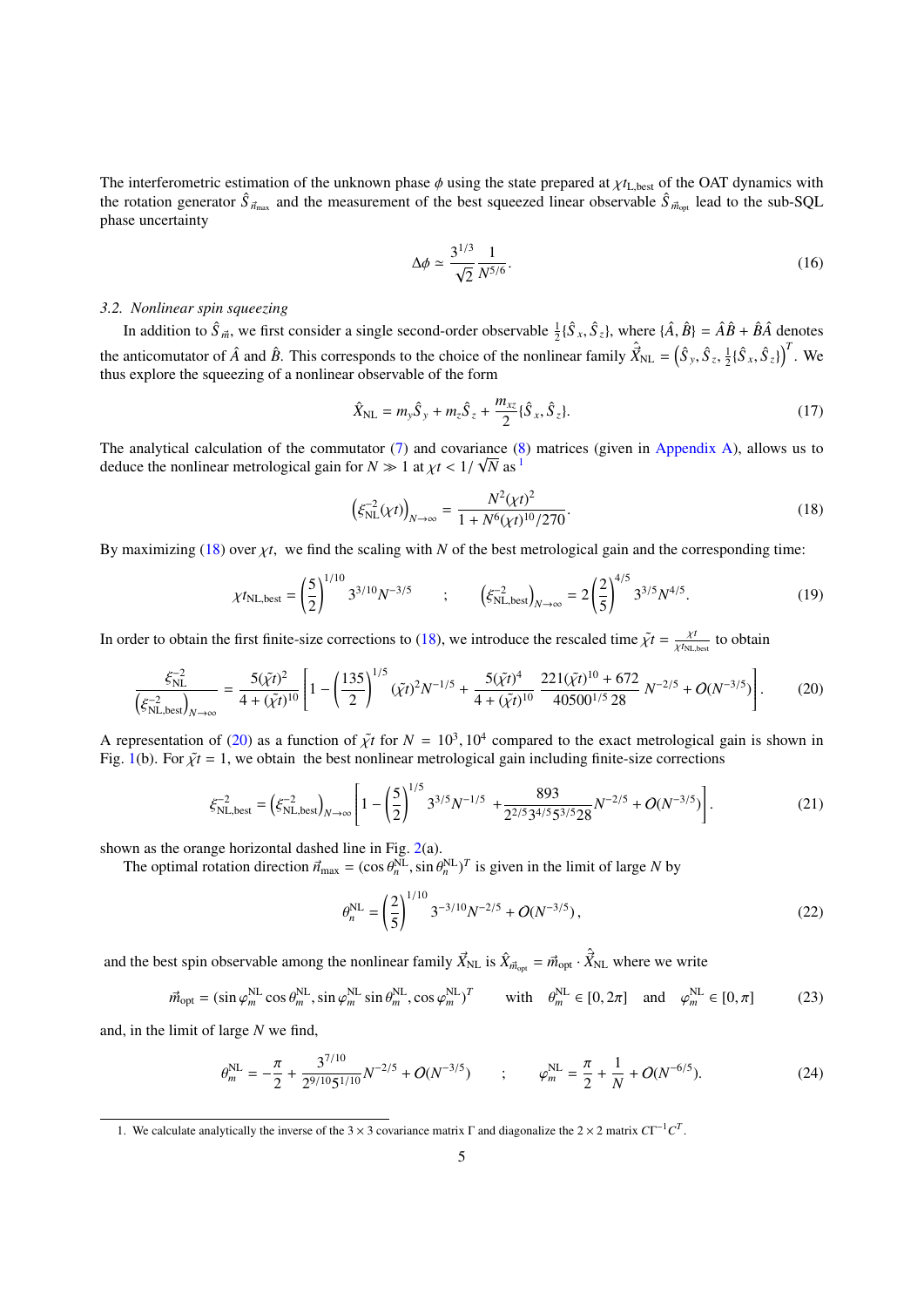<span id="page-5-0"></span>

Figure 2 – (a) Quantum metrological gain for the linear  $\xi_L^{-2}$ , nonlinear  $\xi_{\text{NL}}^{-2}$ , quadratic  $\xi_Q^{-2}$  and MAI  $\xi_{\text{ML}}^{-2}$  measurement strategies as a function of time, compared to the quantum Fisher information with  $N = 10<sup>4</sup>$ . The solid vertical and horizontal lines represent the corresponding (exact) best meteorological gain and best time, while the dashed horizontal and vertical lines represent the analytical scaling laws in the limit of large *N* with finite size corrections. (b) Optimisation over the second interaction time  $\tau$  in the MAI technique. The plot shows the best time  $\tau_{opt}$  as a function of the causaring time t for  $N = 10^3$  (blue) and  $N = 10^8$  (cropse). In the relayont time from of the squeezing time *t* for  $N = 10^3$  (blue) and  $N = 10^8$  (orange). In the relevant time frame  $\chi t \le 1/\sqrt{N}$ , we have  $\tau_{\text{opt}} \simeq -at + b$  where *a* and *b* + 1 are represented in the inset as functions of *N*.

Note that, since  $\hat{S}_x$  is of order of *N*, the contribution  $m_{xz} \{\hat{S}_x, \hat{S}_z\}$  of the nonlinear observable to  $\hat{X}_{NL}$  [\(17\)](#page-4-3) is comparable<br>to that of the linear observable although  $m = \cos \omega_{NL}$  is of order  $1/N$ . If to that of the linear observable although  $m_{xz} = \cos \varphi_m^N$  is of order  $1/N$ . If a phase  $\phi$  is imprinted in the system at  $v_{\text{av}}$ ,  $v_{\text{av}}$ , a structure of  $\hat{X}_{xx}$  allows us to estimate the value of the phase  $\phi$  wi  $\chi t_{NL,best}$  after the OAT evolution, the measurement of  $\hat{X}_{NL}$  allows us to estimate the value of the phase  $\phi$  with an uncertainty uncertainty

<span id="page-5-4"></span>
$$
\Delta \phi \simeq \frac{1}{\sqrt{2}} \left(\frac{5}{2}\right)^{4/10} 3^{-3/10} \frac{1}{N^{9/10}},\tag{25}
$$

clearly surpassing the squeezing of a linear observable [\(16\)](#page-4-4) and approaching the Heisenberg limit  $\Delta \phi = 1/N$ .

## *3.3. Quadratic spin squeezing*

We now explore the squeezing of an arbitrary linear combination of spin observables up to second order. First, we find numerically that in the time window  $0 < \chi t \leq 1/\sqrt{N}$  of the one-axis-twisting evolution, the best squeezed quadratic observable is a combination of only four observables  $\hat{X}_Q = (\hat{S}_y, \hat{S}_z, \hat{S}_z)$  $\frac{1}{2} {\{\hat{S}_x, \hat{S}_z\}, \frac{1}{2} {\{\hat{S}_x, \hat{S}_y\}}^T}$ . For this reason, we limit ourselves, in the following, to the observables  $\hat{X}_Q$  of the form

$$
\hat{X}_{Q} = m_{y}\hat{S}_{y} + m_{z}\hat{S}_{z} + \frac{m_{xz}}{2}\{\hat{S}_{x}, \hat{S}_{z}\} + \frac{m_{xy}}{2}\{\hat{S}_{x}, \hat{S}_{y}\}.
$$
\n(26)

<span id="page-5-2"></span>By proceeding similarly to the nonlinear case<sup>[2](#page-5-1)</sup> we obtain for  $\chi t < 1/\sqrt{2}$ *N*:

<span id="page-5-3"></span>
$$
\left(\xi_Q^{-2}(\chi t)\right)_{N \to \infty} = \frac{N^2(\chi t)^2}{1 + N^8(\chi t)^{14}/875}.\tag{27}
$$

The best metrological gain and the corresponding time are obtained by maximizing  $(27)$  over  $\chi t$ :

$$
\chi t_{\text{Q,best}} \simeq \left(\frac{7}{6}\right)^{1/14} 5^{3/14} N^{-4/7} \qquad ; \qquad \left(\xi_{\text{Q,best}}^{-2}\right)_{N \to \infty} = \left(\frac{6}{7}\right)^{6/7} 5^{3/7} N^{6/7}. \tag{28}
$$

<span id="page-5-1"></span><sup>2.</sup> We calculate this time the inverse of the  $4 \times 4$  covariance matrix which is still analytically possible, and we take the limit  $N \to \infty$  in the metrological gain  $\xi_Q^{-2}(\chi t)$  calculated by [\(9\)](#page-2-4). The elements of the covariance and commutator matrices for the quadratic case are given in<br>Appendix A [Appendix A.](#page-16-0)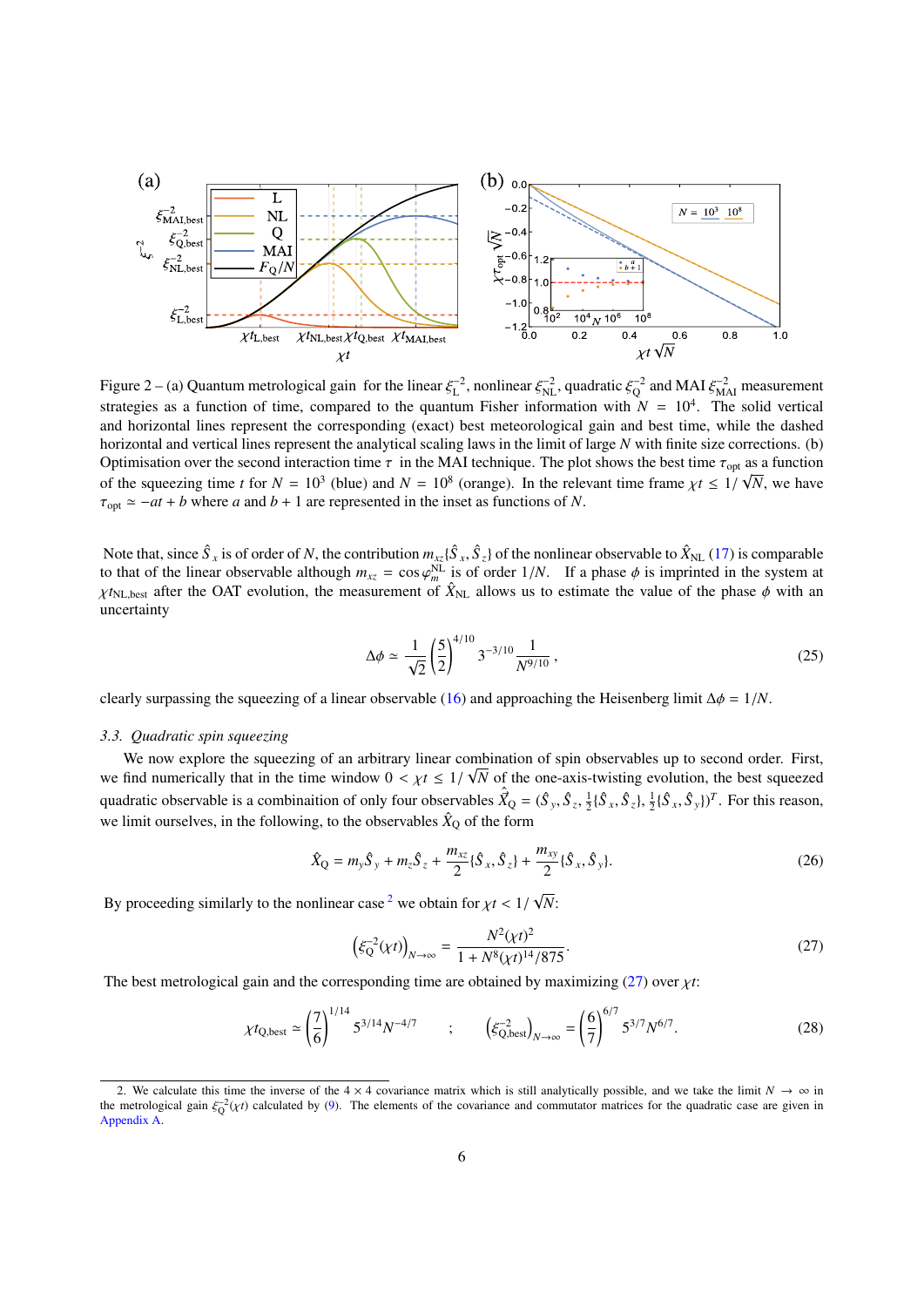Introducing the rescaled time  $\tilde{\chi}t = \frac{\chi t}{\chi t_{Q,t}}$  $\frac{\chi_t}{\chi t_{\text{Q,best}}}$  we obtain the first finite-size corrections to [\(27\)](#page-5-2) as

<span id="page-6-0"></span>
$$
\frac{\xi_{Q}^{-2}}{\left(\xi_{Q,\text{best}}^{-2}\right)_{N\to\infty}} = \frac{7(\tilde{\chi}t)^2}{6 + (\tilde{\chi}t)^{14}} \left[1 - \left(\frac{875}{6}\right)^{1/7} (\tilde{\chi}t)^2 N^{-1/7} + \frac{7(\tilde{\chi}t)^4}{6 + (\tilde{\chi}t)^{14}} \frac{86(\tilde{\chi}t)^{14} + 297}{5^{1/7}6^{2/7}7^{5/7}15} N^{-2/7} - \frac{7(\tilde{\chi}t)^6}{6 + (\tilde{\chi}t)^{14}} \frac{61(\tilde{\chi}t)^{14} + 147}{3^{10/7}5^{5/7}7^{4/7}2^{3/7}} N^{-3/7} + O(N^{-4/7})\right]
$$
(29)

represented in Fig. [1\(](#page-3-2)c), and finite size corrections to the best quadratic metrological gain  $\xi_{Q,\text{best}}^{-2}$ 

$$
\xi_{\text{Q,best}}^{-2} = \left(\xi_{\text{Q,best}}^{-2}\right)_{N \to \infty} \left[1 - \left(\frac{7}{6}\right)^{1/7} 5^{3/7} N^{-1/7} + \frac{383}{5^{1/7} 6^{2/7} 7^{5/7} 15} N^{-2/7} - \frac{104 \times 2^{4/7}}{3^{10/7} 5^{5/7} 7^{4/7}} N^{-3/7} + O(N^{-4/7})\right] \tag{30}
$$

that is represented as the green dashed horizontal line in Fig.  $2(a)$  $2(a)$ .

The optimal rotation direction is  $\vec{n}_{max} = (\cos \theta_n^Q, \sin \theta_n^Q)^T$ , and the best observable is  $\hat{X}_{\vec{n}_{opt}} = \vec{m}_{opt} \cdot \hat{X}_{Q}$  where  $\vec{m}_{opt}$  is the gase of four dimensional unit vector corresponding to the gat of observables in this case a four-dimensional unit vector corresponding to the set of observables  $(\hat{S}_y, \hat{S}_z, \hat{S}_z)$  $\frac{1}{2} {\{\hat{S}_x, \hat{S}_z\}, \frac{1}{2} {\{\hat{S}_x, \hat{S}_y\}}^T$  that can be written as

$$
\vec{m}_{\text{opt}} = (\sin \omega_m^Q \sin \varphi_m^Q \cos \theta_m^Q, \sin \omega_m^Q \sin \varphi_m^Q \sin \theta_m^Q, \sin \omega_m^Q \cos \varphi_m^Q, \cos \omega_m^Q)^T. \tag{31}
$$

In the limit  $N \gg 1$ , we obtain

$$
\theta_n^Q = \left(\frac{6}{7}\right)^{1/14} 5^{-3/14} N^{-3/7} + O(N^{-4/7}) \qquad ; \qquad \theta_m^Q = -\frac{\pi}{2} + \frac{2^{15/14}}{3 \times 5^{3/14}} \left(\frac{7}{3}\right)^{13/14} N^{-3/7} + O(N^{-4/7}) \qquad (32)
$$

$$
\varphi_m^{\mathcal{Q}} = \frac{\pi}{2} - \frac{4}{3N} + O(N^{-8/7}) \qquad ; \qquad \qquad \omega_m^{\mathcal{Q}} = \frac{\pi}{2} + \frac{2}{3} \left(\frac{2}{7}\right)^{1/14} \frac{1}{3^{13/14} 5^{3/14}} N^{-10/7} + O(N^{-11/7}). \tag{33}
$$

By taking into the account that  $\hat{S}_x$  is of the order of N, we note that the contribution of the two nonlinear observables  ${\{\hat{S}_x, \hat{S}_z\}}$  and  ${\{\hat{S}_x, \hat{S}_y\}}$  to  $\hat{X}_{\vec{m}_{opt}}$  are respectively of the same order and  $N^{-3/7}$  smaller than the contribution of the linear observable. The squeezing of the quadratic observable (26) allows to observable. The squeezing of the quadratic observable [\(26\)](#page-5-3) allows to achieve an uncertainty

$$
\Delta \phi \simeq \left(\frac{7}{6}\right)^{6/14} 5^{-3/14} \frac{1}{N^{13/14}},\tag{34}
$$

on the inferred phase which is even closer to the Heisenberg limit than the uncertainty  $(25)$  attained by the squeezing of the nonlinear observable [\(17\)](#page-4-3). As expected, the uncertainty on the phase  $\Delta\phi$  decreases as both the preparation time of the state by OAT evolution and the nonlinearity of the measured spin observable increase.

#### <span id="page-6-2"></span>4. Scaling laws of measurement-after-interaction technique

As shown above, the evolution with the one-axis twisting Hamiltonian, used as a system preparation before phase imprinting, allows to achieve a high metrological gain through the squeezing of nonlinear spin observables. Such observables, that are higher moments of the spin components, can be extracted from the statistics of linear spin observables [\[36,](#page-22-18) [29,](#page-22-11) [30,](#page-22-12) [31,](#page-22-13) [32\]](#page-22-14). However, due to the increased measurement time and the need for low detection noise, this is challenging to achieve in systems with large atom numbers. As we will show in this section, the MAI technique [\[18,](#page-22-0) [19,](#page-22-1) [22\]](#page-22-4) represents an alternative method for measuring a nonlinear spin observable directly. For that, after the phase impinting and prior to the measurement of a linear spin observable  $\hat{S}_{\vec{m}}$  with  $\vec{m} = (m_x, m_y, m_z)^T$ , we allow a second evolution  $\hat{U}$  of the system with the OAT Hamiltonian  $\hat{H} - \hbar \kappa^2$ . Mathem allow a second evolution  $\hat{U}_\tau$  of the system with the OAT Hamiltonian  $\hat{H} = \hbar \chi \hat{S}_z^2$ . Mathematically, this is equivalent to the measurement of the nonlinear spin observable

<span id="page-6-1"></span>
$$
\hat{X}_{\text{MAI}} = \hat{U}_{\tau}^{\dagger} \hat{S}_{\vec{m}} \hat{U}_{\tau} = \sum_{k=x,y,z} m_k e^{ix\tau \hat{S}_{z}^{2}} \hat{S}_{k} e^{-ix\tau \hat{S}_{z}^{2}}.
$$
\n(35)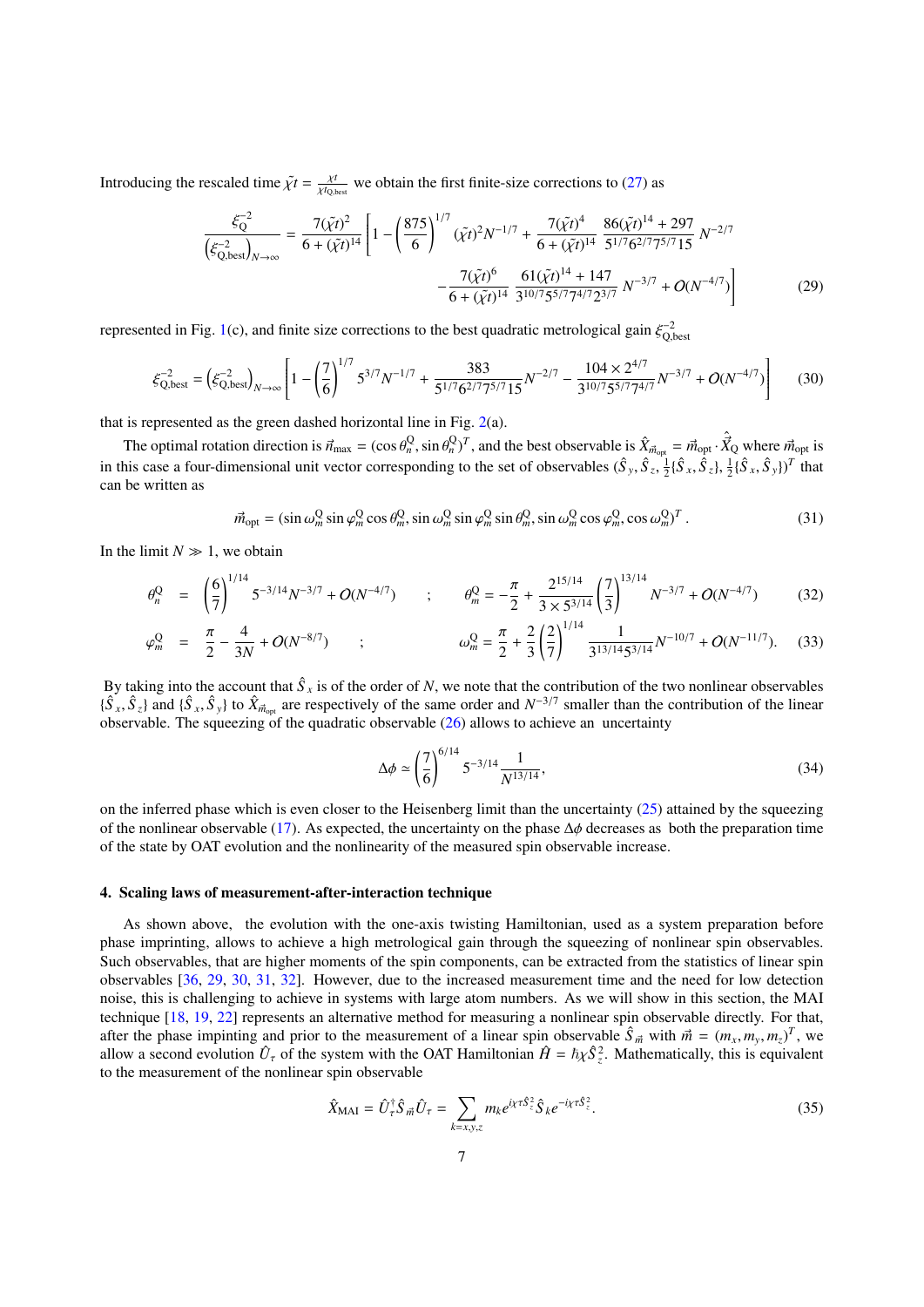By expanding [\(35\)](#page-6-1) up to linear order in  $\gamma\tau$ , we obtain

$$
\hat{X}_{\text{MAI}} = \hat{S}_{\vec{m}} - \chi \tau m_x \{\hat{S}_y, \hat{S}_z\} + \chi \tau m_y \{\hat{S}_x, \hat{S}_z\} + O(\chi \tau)^2.
$$
\n(36)

Hence, a OAT evolution up to  $\chi \tau = m_{\chi}/(2m_{\chi})$  followed by a measurement of the linear spin observable  $\hat{S}_{\vec{m}}$  with  $m<sub>x</sub> = 0$  is equivalent to first order in  $\chi\tau$  to the measurement of the nonlinear spin observable [\(17\)](#page-4-3).

Motivated by this correspondence, we systematically study the metrological potential that is offered by the con-tinuous set of observables [\(35\)](#page-6-1), which is parametrized by  $\chi\tau$  and accessible by the MAI technique. The analytical optimization [\(9\)](#page-2-4) allows us to obtain the maximal metrological gain  $\xi_{\text{MAI}}^{-2}(\chi t)$  over all rotation directions  $\vec{n}$  and mea-<br>surgement directions  $\vec{n}$  for a fixed interaction time  $\tau$  at time t of the OAT evoluti surement directions  $\vec{m}$  for a fixed interaction time  $\tau$  at time *t* of the OAT evolution <sup>[3](#page-7-1)</sup>.<br>As shown in Fig. 2(b), numerical optimization over  $\tau$  reveals that, in the limit of √

As shown in Fig. [2\(](#page-5-0)b), numerical optimization over  $\tau$  reveals that, in the limit of large *N*, for a given  $\chi t \le 1/\text{optimal}$  interaction time  $\chi\tau$ , which maximizes the metrological gain  $\xi^{-2}$ , (xt) is given by *N*, the optimal interaction time  $\chi \tau_{opt}$  which maximizes the metrological gain  $\xi_{\text{MAI}}^{-2}(\chi t)$  is given by

<span id="page-7-3"></span><span id="page-7-2"></span>
$$
\chi \tau_{\text{opt}} \underset{N \gg 1}{\rightarrow} -\chi t. \tag{38}
$$

This corresponds to the echo protocol that was first suggested in Ref. [\[18\]](#page-22-0) where, after the first one-axis-twisting evolution up to *t* and phase imprinting, we implement a second one-axis-twisting evolution of a duration *t* where we invert the sign of the constant  $\chi \to -\chi$  in the nonlinear Hamiltonian. Motivated by the result [\(38\)](#page-7-2), we replace  $\chi \tau$ by  $-\chi t$  in the expression of the observable  $\hat{X}_{\text{MAI}}$  [\(35\)](#page-6-1). Using  $\cos^N(\chi t) \simeq e^{-N(\chi t)^2/2}$  for  $\chi t \to 0$ , the metrological gain  $\xi^{-2}$  ( $\chi t$ ) for the MAI technique is given for  $\chi t \leq 1/\sqrt{N}$  in the limit of larg ξ  $\frac{-2}{\text{MAI}}(\chi t)$  for the MAI technique is given for  $\chi t \leq 1/\sqrt{N}$  in the limit of large *N* by

$$
\left(\xi_{\text{MAI}}^{-2}(\chi t)\right)_{N\to\infty} = N^2(\chi t)^2 e^{-N(\chi t)^2}.\tag{39}
$$

The scaling laws of the metrological gain  $\xi_{\text{MAI}}^{-2}$  for  $N \gg 1$  on the time scales

<span id="page-7-6"></span><span id="page-7-5"></span>
$$
\chi t = \sigma N^{-\alpha}, \quad 1 \ge \alpha \ge 1/2,\tag{40}
$$

can easily obtained from Eq. [\(39\)](#page-7-3) and read <sup>[4](#page-7-4)</sup>

$$
\xi_{\text{MAI}}^{-2} = \begin{cases}\n\sigma^2 N^{2-2\alpha}, & 1 \ge \alpha > 1/2 \\
\sigma^2 e^{-\sigma^2} N \left[ 1 + \left( \frac{1 + e^{\sigma^2}}{\sigma^2} + \frac{5\sigma^2}{3} - \frac{\sigma^4}{6} - 2 \right) \frac{1}{N} + O(N^{-2}) \right], & \alpha = 1/2\n\end{cases}
$$
\n(41)

We first note that to the leading order in the limit of large *N*, the result [\(41\)](#page-7-5) reproduces the scaling laws of the metrological gain of the linear, the nonlinear and the quadratic spin squeezing discussed above: for  $\alpha = 2/3$ , we<br>recover the scaling of  $\xi^{-2} \propto N^{2/3}$  for the linear spin squeezing. For  $\alpha = 3/5$  the scaling law  $\xi^{-2$ recover the scaling of  $\xi_L^{-2} \propto N^{2/3}$  for the linear spin squeezing. For  $\alpha = 3/5$ , the scaling law  $\xi_{NL}^{-2} \propto N^{4/5}$  of the squeezing of the nonlinear observable (17) and for  $\alpha = 4/7$  the scaling law  $\xi_{NL}^{-2} \propto N^{$ squeezing of the nonlinear observable [\(17\)](#page-4-3) and for  $\alpha = 4/7$ , the scaling law  $\xi_Q^{-2} \propto N^{6/7}$  of the squeezing of a quadratic<br>charmable. The hast matrelagical sain of the sabe protected [18], vialding the Heigenberg sca observable. The best metrological gain of the echo protocol [\[18\]](#page-22-0), yielding the Heisenberg scaling  $\xi_{\text{pA},\text{best}}^{-2} = N/e$ at the time  $\chi t_{\text{MAI,best}} = 1/\sqrt{N}$ , is obtained from [\(41\)](#page-7-5) by maximization over both  $\sigma$  and  $\alpha$ . Simlarly to the previous section the time rescaling  $\tilde{\nu}t = \chi t/\chi t_{\text{MAI}}$ , allows us to write section, the time rescaling  $\tilde{\chi}t = \chi t / \chi t_{\text{MAI,best}}$  allows us to write

<span id="page-7-0"></span>
$$
\frac{\xi_{\text{MAI}}^{-2}}{\xi_{\text{MAI},\text{best}}^{-2}} = (\tilde{\chi}t)^2 e^{1-(\tilde{\chi}t)^2} + O(N^{-1}).\tag{42}
$$

$$
C[\chi t, \hat{S}, \hat{U}_{\tau}^{\dagger} \hat{S} \hat{U}_{\tau}]_{kl} = -i \langle [\hat{S}_k, \hat{U}_{\tau}^{\dagger} \hat{S}_l \hat{U}_{\tau}] \rangle, \quad \text{and} \quad \Gamma[\chi t, \hat{U}_{\tau}^{\dagger} \hat{S} \hat{U}_{\tau}]_{kl} = \text{Cov}(\hat{U}_{\tau}^{\dagger} \hat{S}_k \hat{U}_{\tau}, \hat{U}_{\tau}^{\dagger} \hat{S}_l \hat{U}_{\tau}) = \Gamma[\chi(t+\tau), \hat{S}]_{kl}, \quad (37)
$$

<span id="page-7-1"></span><sup>3.</sup> Starting with the coherent spin state [\(1\)](#page-1-1), the metrological gain associated to the state prepared at time  $\chi t$  of the OAT evolution with the measurement of the observable [\(35\)](#page-6-1) for fixed  $\chi\tau$  is written according to [\(6\)](#page-2-1), [\(7\)](#page-2-2) and [\(8\)](#page-2-3), with  $\vec{X} = \hat{U}^{\dagger}_{\tau}$  $\hat{\vec{S}} \hat{U}_{\tau}$ . We thus have to evaluate

where we used the property  $\hat{U}_t \hat{U}_\tau = \hat{U}_{t+\tau}$ . First, we note that  $\langle \psi_0 | \hat{U}_t^\dagger | \hat{S}_x, \hat{U}_\tau^\dagger \hat{S}_m \hat{U}_\tau | \hat{U}_t | \psi_0 \rangle = \langle \psi_0 | \hat{U}_t^\dagger | \hat{S}_\pi, \hat{U}_\tau^\dagger \hat{S}_\pi \hat{U}_\tau | \hat{U}_t | \psi_0 \rangle = 0$  for any linear s observable  $\hat{S}_{\vec{m}}$  and  $\hat{S}_{\vec{n}}$ . This allows us to restrict the optimization of both the rotation direction  $\vec{n}$  and the measurement direction  $\vec{m}$  to the plane<br>perpendicular to the initial spin direction  $\vec$ between  $S_{\vec{n}}$  and  $S_{\vec{n}}$ . This anows us to restrict the optimization of both the rotation are covariance matrices are given in [Appendix B.](#page-17-0)<br>perpendicular to the initial spin direction  $\vec{e}_x$ . The 2 × 2 commutator an

<span id="page-7-4"></span><sup>4.</sup> For  $1 \ge \alpha > 1/2$ , we do not include the first correction whose form depends on the value of  $\alpha$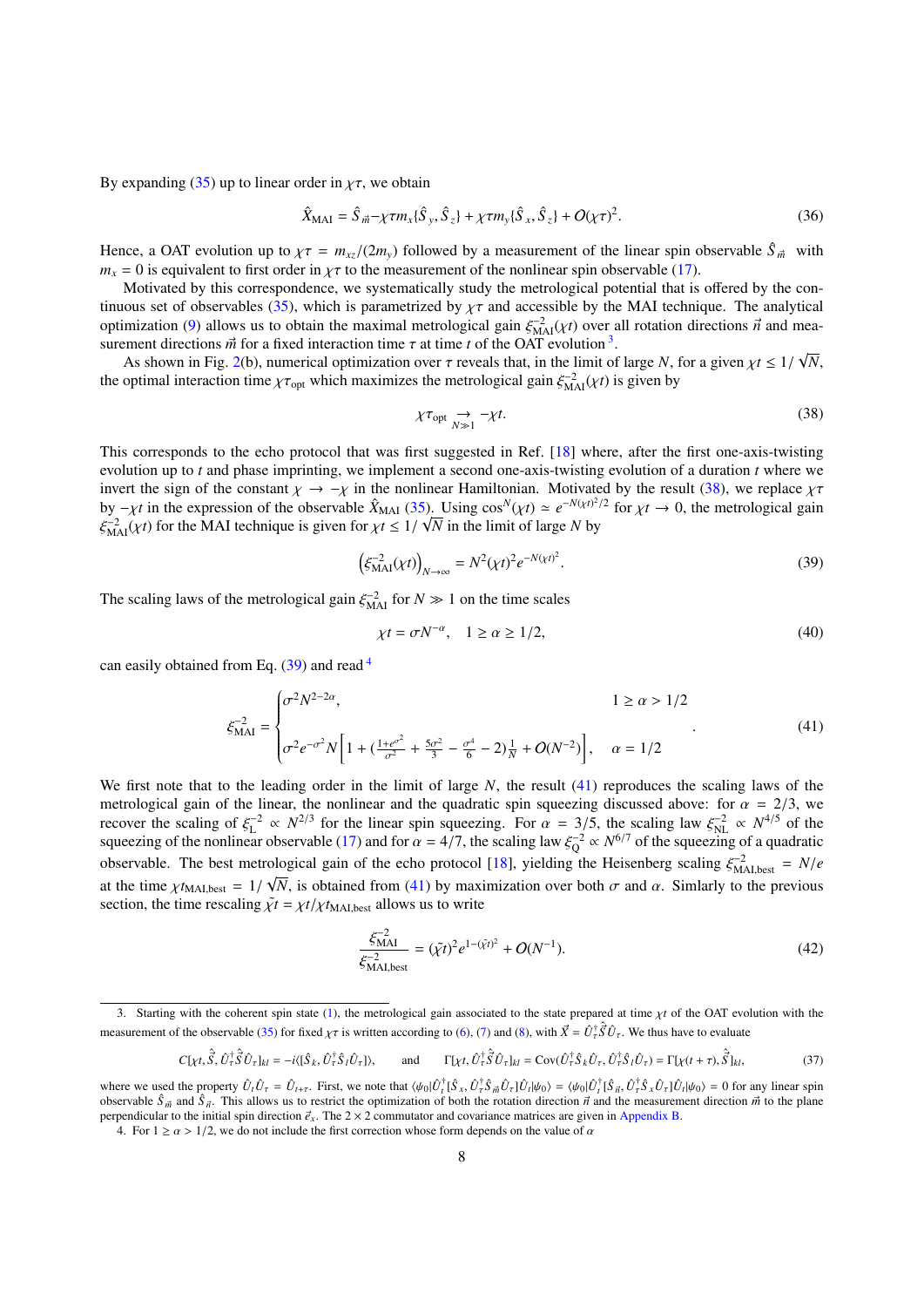This is represented in Fig. [1\(](#page-3-2)d). Note that the first finite size correction to the metrological gain [\(42\)](#page-7-0) of the MAI method, of order  $1/N$ , are very small compared to the case of the nonlinear  $(1/N^{1/5})$  and the quadratic  $(1/N^{1/7})$  spin<br>squeezing squeezing.

The optimal rotation direction for a given  $\alpha$  and  $\sigma$  is written as  $\vec{n}_{\text{max}} = \cos \theta_n \vec{e}_y + \sin \theta_n \vec{e}_z$  where we obtain in the limit of large *N*

$$
\theta_n = \begin{cases} \arctan(\frac{2}{\sigma} N^{\alpha - 1}), & 1 \ge \alpha > 1/2 \\ \frac{1}{\sigma} e^{\sigma^2/2} \frac{1}{\sqrt{N}} + O(N^{-3/2}), & \alpha = 1/2 \end{cases} .
$$
 (43)

 $\hat{X}_{\vec{m}_{opt}} = \hat{U}_{-t}^{\dagger}(\vec{m}_{opt} \cdot \hat{\vec{S}})\hat{U}_{-t}$ , where  $\vec{m}_{opt} = \cos \theta_m \vec{e}_y + \sin \theta_m \vec{e}_z$  is a unit vector with

<span id="page-8-2"></span><span id="page-8-1"></span>
$$
\theta_m = \begin{cases}\n\arctan(-\frac{1}{\sigma}N^{\alpha-1}), & 1 \ge \alpha > 1/2 \\
-\frac{1}{\sigma}\frac{1}{\sqrt{N}} + O(N^{-1}), & \alpha = 1/2\n\end{cases}
$$
\n(44)

represents, among the continuous set of observables [\(35\)](#page-6-1), the best squeezed nonlinear observable at the time [\(40\)](#page-7-6) of the one-axis-twisting evolution <sup>[5](#page-8-0)</sup>. For  $\alpha = 1/2$ , Eqs. [\(43\)](#page-8-1) and [\(44\)](#page-8-2) confirm the optimality of the rotation direction  $\vec{a} = \vec{a}$  and the measurement direction  $\vec{a} = \vec{a}$  made in Ref. [18] for  $N \to \infty$  $\vec{n} = \vec{e}_y$  and the measurement direction  $\vec{m} = \vec{e}_y$  made in Ref. [\[18\]](#page-22-0) for  $N \to \infty$ .

#### <span id="page-8-5"></span>5. Quantum Fisher information

The full metrological potential of a state is given by the quantum Fisher information *F<sup>Q</sup>* [\[37\]](#page-22-19) obtained by optimization over all possible measurements  $\max_{\hat{X}} \xi^{-2} = F_Q/N$ . In order to assess the quality of the MAI technique, we<br>compare  $\xi^{-2}$  given in Eq. (41), to  $F_Q/N$  of the states generated by one-axis twisting. Starting with compare  $\xi_{\text{MAI}}^{-2}$ , given in Eq. [\(41\)](#page-7-5), to  $F_Q/N$  of the states generated by one-axis twisting. Starting with the state [\(1\)](#page-1-1), for a phase importing retation around  $\hat{\xi}$ , with  $\vec{\sigma}$  in the vs plane, the quantum Fishe for a phase imprinting rotation around  $\hat{S}_{\vec{n}}$  with  $\vec{n}$  in the *yz*-plane, the quantum Fisher information at a time *t* of the one-axis-twisting evolution is given by  $F_0 = 4$  in where *t* is the largest eigenvalue one-axis-twisting evolution is given by  $F_Q = 4\lambda_{\text{max,F}}$ , where  $\lambda_{\text{max,F}}$  is the largest eigenvalue of the covariance matrix  $\Gamma[\chi t, \hat{X}_{yz} = (\hat{S}_y, \hat{S}_z)^T]$  [\[5\]](#page-21-4). This can be obtained by restricting the covariance matrix of the quadratic measurement given in [Appendix A](#page-16-0) to the first two rows and columns. In the limit of large *N* and for  $\chi t \leq 1/\sqrt{N}$ , we obtain

<span id="page-8-3"></span>
$$
(F_Q/N)_{N \to \infty} = \frac{1}{2} \left( 1 - e^{-2N(\chi t)^2} \right) N. \tag{45}
$$

Using [\(45\)](#page-8-3), we obtain the scaling law of the quantum Fisher information  $F_Q/N$  at the time scales  $\chi t = \sigma N^{-\alpha}$  with  $1 > \alpha > 1/2$  $1 \ge \alpha \ge 1/2$ 

$$
F_Q/N = \begin{cases} \sigma^2 N^{2-2\alpha}, & 1 \ge \alpha > 1/2 \\ \frac{1}{2}(1 - e^{-2\sigma^2})N + O(N^0), & \alpha = 1/2 \end{cases} .
$$
 (46)

Comparison of this last equation to [\(41\)](#page-7-5), shows that the MAI technique reaches the optimal scaling law of sensitivity enhancement over the entire range of time  $1 \ge \alpha > 1/2$ .

We note that the metrological gain  $\xi_{\rm L}^{-2}$  [\(11\)](#page-3-1),  $\xi_{\rm NL}^{-2}$  [\(18\)](#page-4-2) and  $\xi_{\rm Q}^{-2}$  [\(27\)](#page-5-2) discussed above have the same structure and can<br>ummarized in a unifying formula that gives the metrological gain in the limit o be summarized in a unifying formula that gives the metrological gain in the limit of large *N* for different mesurement strategies. For  $\chi t < 1/\sqrt{N}$ , we have

<span id="page-8-4"></span>
$$
\left(\xi^{-2}(\chi t)\right)_{N\to\infty} = \frac{F_Q/N}{1+M},\tag{47}
$$

where

$$
M_{\rm L} = \frac{N^4(\chi t)^6}{6} \qquad ; \qquad M_{\rm NL} = \frac{N^6(\chi t)^{10}}{270} \qquad ; \qquad M_{\rm Q} = \frac{N^8(\chi t)^{14}}{875} \tag{48}
$$

<span id="page-8-0"></span><sup>5.</sup> Here again in [\(43\)](#page-8-1) and [\(44\)](#page-8-2), the first corrections for  $1 \ge \alpha > 1/2$  depend on the value of  $\alpha$ .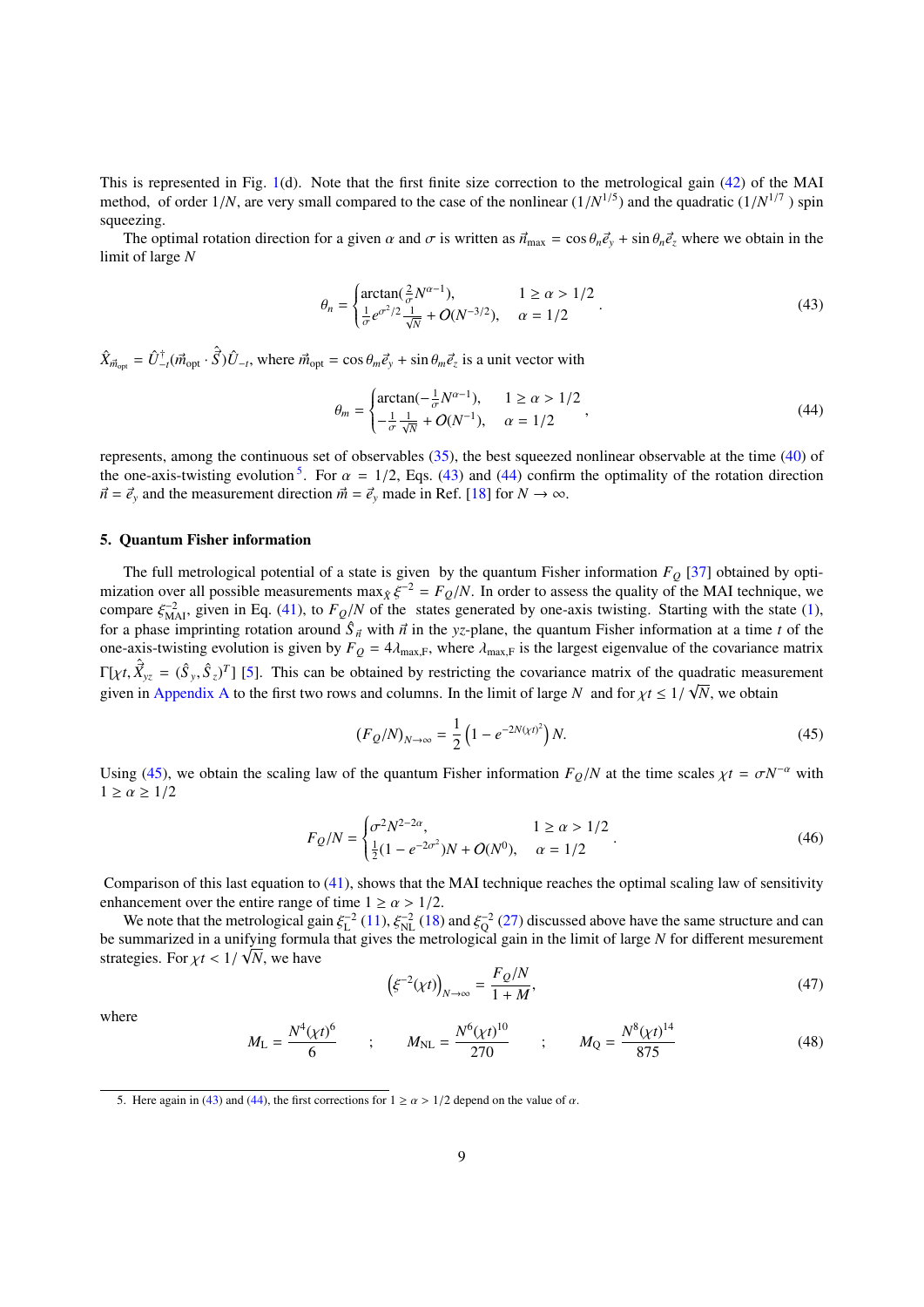for a linear, nonlinear and quadratic measurement respectively. In the case of the MAI technique, the metrological gain in the limit of large *N* is given by [\(47\)](#page-8-4) for  $\chi t \leq 1/\sqrt{N}$  with

$$
M_{\text{MAI}} = \frac{\sinh[N(\chi t)^2]}{N(\chi t)^2} - 1.
$$
\n(49)

These expressions quantify the limitation of the metrological gain due to suboptimal measurements (*M*). In this sense, *M* can be interpreted as the information that cannot be extracted from the state in a given measurement strategy.

#### 6. Dephasing noise

In experiments, for physical systems that are not perfectly isolated from the environment or that have other degrees of freedom coupled to the spin degrees of freedom we are interested in, decoherence affects the OAT evolution and limits the metrological gain  $\xi^{-2}$ . Realizations of the OAT evolution based on Bose-Einstein condensates are<br>fundamentally limited by particle losses and finite temperature [38, 39]. It has been shown that for spin fundamentally limited by particle losses and finite temperature [\[38,](#page-22-20) [39\]](#page-22-21). It has been shown that for spin squeezing these effects can be described with a dephasing model that leads to a ballistic behavior of spin fluctuations  $(\Delta \hat{S}_y)^2$  [\[35\]](#page-22-17). In OAT realizations using trapped ions [\[40,](#page-22-22) [26,](#page-22-8) [30\]](#page-22-12), magnetic field fluctuations cause a similar ballistic collective dephasing [\[26,](#page-22-8) [41,](#page-22-23) [42\]](#page-22-24). On the contrary, in cavity-induced squeezing of atomic ensembles, the collective dephasing of the spin due to cavity losses is of a diffusive nature [\[43,](#page-22-25) [44\]](#page-22-26). In the following, we focus on these classes of processes, i.e. on ballistic or diffusive fluctuations of a collective spin observable and we quantify the resulting limitations on the metrological gain  $\xi^{-2}$ . The ballistic dephasing model is based on a Hamiltonian evolution with a parameter that<br>fluctuates from a realization to the other which on average, leads to incoherent evolution. The diffus fluctuates from a realization to the other, which on average, leads to incoherent evolution. The diffusive dephasing model is obtained from a Lindblad master equation [\[45,](#page-22-27) [46\]](#page-22-28).

#### <span id="page-9-1"></span>*6.1. Ballistic dephasing*

To describe the OAT evolution in the presence of a ballistic collective dephasing, we consider the Hamiltonian

$$
\hat{H}_{\text{bal}} = \hbar \chi (\hat{S}_z^2 + D\hat{S}_z),\tag{50}
$$

where,  $\chi D$  represents an energy shift in the two-level systems. The constant *D*, here, is a classical random variable whose value fluctuates between different repetitions of the experiment. We consider *D* to follow a Gaussian distribution  $p(D)$  with zero average and a possibly extensive variance

$$
p(D) = \frac{1}{\sqrt{2\pi \langle D^2 \rangle}} e^{-\frac{D^2}{2 \langle D^2 \rangle}} \quad \text{where} \quad \langle D^2 \rangle = \epsilon N^\gamma \quad \text{with} \quad 0 \le \gamma \le 1,
$$
 (51)

and  $\epsilon$  a small parameter. Starting again with the coherent spin state [\(1\)](#page-1-1), the state of the system becomes  $|\psi_t\rangle$  =  $e^{-i\hat{H}_{\text{balt}}/h}|\psi_0\rangle$ , and the expectation value  $\langle \hat{A} \rangle$  of any observable  $\hat{A}$  is given by

$$
\langle \hat{A} \rangle = \int_{-\infty}^{+\infty} p(D) \langle \psi_t | \hat{A} | \psi_t \rangle dD. \tag{52}
$$

#### *6.1.1. Linear, nonlinear, and quadratic spin observables*

The metrological gain of the state  $|\psi_t\rangle$ , with a rotation around  $\vec{n}$  and a measurement of  $\hat{X}$  can always be written as in Eq. [\(6\)](#page-2-1) where the corresponding analytical expressions for *C* and Γ are given in [Appendix C.](#page-17-1) Following an analogous strategy as in the noiseless case, to the leading order in the limit of large  $N$ , the metrological gain of the linear, the nonlinear and the quadratic spin squeezing is obtained for  $\chi t < 1/\sqrt{N}$  as

<span id="page-9-0"></span>
$$
\left(\xi_{\text{bal}}^{-2}(\chi t)\right)_{N \to \infty} = \frac{N^2(\chi t)^2}{1 + M + \epsilon N^{1 + \gamma}(\chi t)^2},\tag{53}
$$

with the appropriate expression *M* of each measurement strategy given in Sec. [5.](#page-8-5) The precise scaling in the large-*N* limit now depends on the interplay between the terms in the denominator. Generally, we note that as soon as the noise-dependent term becomes non-negligible over  $1 + M$ , it will determine the scaling of the maximal quantum gain.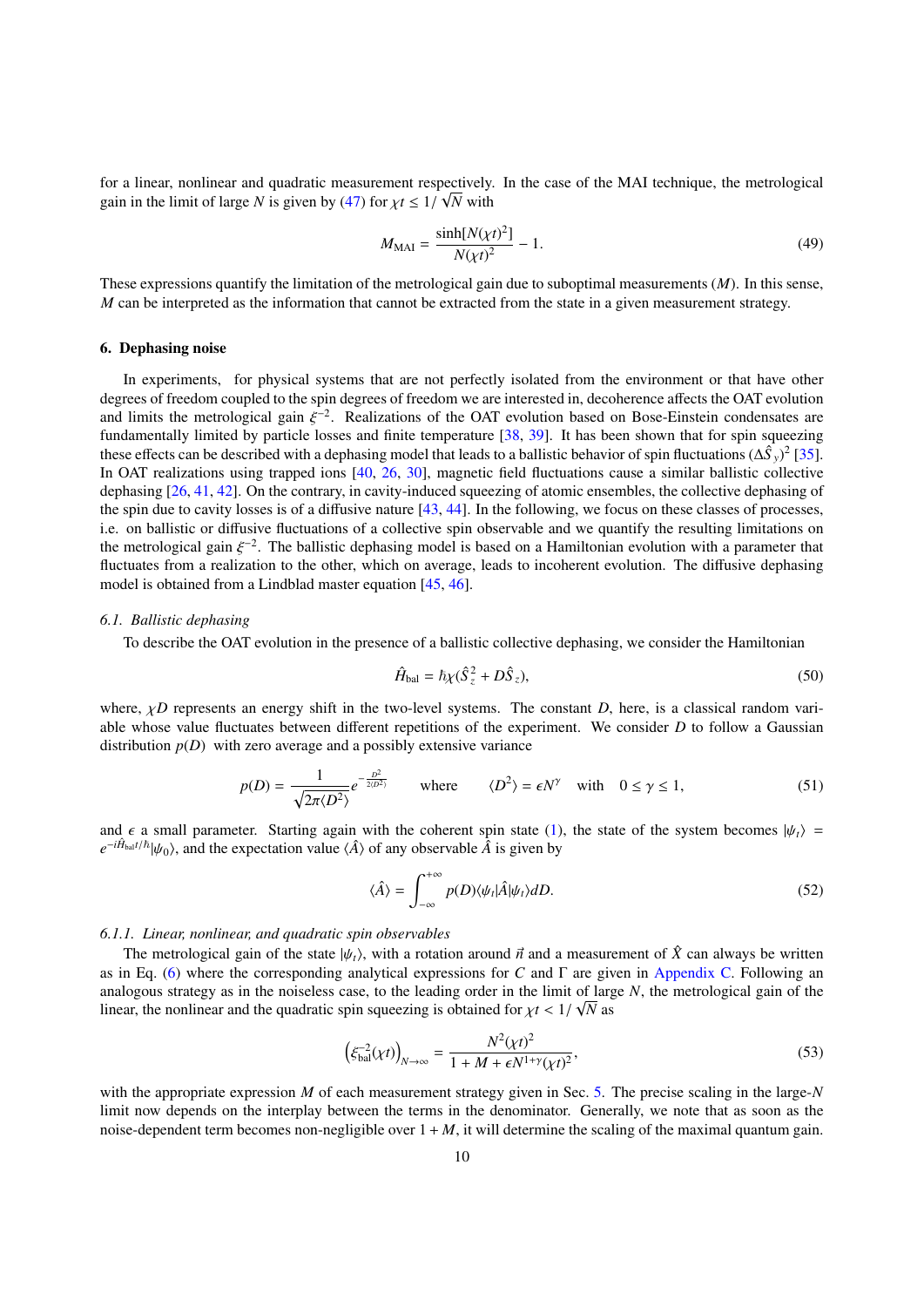Thus, the effect of ballistic dephasing, in the limit of large *N*, is to set the upper bound  $\xi_{\text{lim}}^{-2} = N^{1-\gamma}/\epsilon$  to the scaling of the metrological gain, independently of the measurement strategy. Due to the form of ( the metrological gain, independently of the measurement strategy. Due to the form of  $(53)$ , the maximisation over  $\chi t$ is not affected by the ballistic dephasing. The best time  $\chi t_{\text{best}}$  is then unchanged and the metrological gain is

$$
\xi_{\text{best},L(\text{bal})}^{-2} \simeq \frac{2 \times 3^{-2/3} N^{2/3}}{1 + 2\epsilon \times 3^{-2/3} N^{\gamma - 1/3}} \quad ; \quad \xi_{\text{best},NL(\text{bal})}^{-2} \simeq \frac{2 \left(\frac{2}{5}\right)^{4/5} 3^{3/5} N^{4/5}}{1 + 2\epsilon \left(\frac{2}{5}\right)^{4/5} 3^{3/5} N^{\gamma - 1/5}} \quad ; \quad \xi_{\text{best},Q(\text{bal})}^{-2} \simeq \frac{\left(\frac{6}{7}\right)^{6/7} 5^{3/7} N^{6/7}}{1 + \epsilon \left(\frac{6}{7}\right)^{6/7} 5^{3/7} N^{\gamma - 1/7}},
$$
\n(54)

for the linear, the nonlinear and the quadratic spin squeezing respectively. Equations [\(54\)](#page-10-0) show that for a linear measurement, a collective ballistic dephasing with  $\gamma \leq 1/3$  does not change the best noiseless metrological gain. This is also true for a nonlinear measurement if  $\gamma \leq 1/5$  and for a quadratic measurement if  $\gamma \leq 1/7$ .

#### *6.1.2. MAI measurements*

We have shown in section [4](#page-6-2) that the MAI method allows, with an appropriate value of  $\alpha$ , to reproduce all the scaling laws for the linear, nonlinear and the quadratic spin squeezing in the noiseless case. To show that this observation can be extended to realistic scenarios, we identify the limitations of the MAI metrological gain [\(41\)](#page-7-5) in the presence of ballistic dephasing <sup>[6](#page-10-1)</sup>. The dominant effect of this random dephasing process is to increase, in a ballistic way, i.e., quadratically in  $\chi t$ , the variance of the optimal measurement observable  $\approx \hat{S}_y$ . Indeed, for a small  $\epsilon$ , large  $N$  and  $\chi t \leq 1/\sqrt{N}$  after the second one oxis twisting qualitien in presence of hallist *N*, and  $\chi t \leq 1/\sqrt{N}$ , after the second one-axis twisting evolution in presence of ballistic noise we obtain

<span id="page-10-0"></span>
$$
(\Delta \hat{S}_y)_{\text{bal}}^2 = \frac{N}{4} \left[ 1 + 4\epsilon N^{1+\gamma} (\chi t)^2 + O(\chi t)^4 \right].
$$
 (57)

This decreases the metrological gain [\(39\)](#page-7-3) by a factor  $(1 + 4\epsilon N^{1+\gamma}(\chi t)^2)^{-1}$ 

$$
\left(\xi_{\text{MAI,bal}}^{-2}(\chi t)\right)_{N \to \infty} = \frac{N^2(\chi t)^2 e^{-N(\chi t)^2}}{1 + 4\epsilon N^{1+\gamma}(\chi t)^2}.
$$
\n(58)

This expression is compared to the exact result in Fig. [3\(](#page-11-0)a) for different values of  $\gamma$  and *N*.

Using Eq. [\(58\)](#page-10-2), we can deduce the scaling laws for large *N* of the gain on time scales  $\chi t = \sigma N^{-\alpha}$  with  $1 \ge \alpha \ge 1/2$ :

$$
\xi_{\text{MAI,bal}}^{-2} = \begin{cases}\n\frac{\sigma^2 N^{2-2\alpha}}{1 + 4\epsilon \sigma^2 N^{1+\gamma-2\alpha}}, & 1 \ge \alpha > 1/2\\
\frac{\sigma^2 e^{-\sigma^2} N}{1 + 4\epsilon \sigma^2 N^{\gamma}}, & \alpha = 1/2\n\end{cases} (59)
$$

We thus observe the existence of a critical value of  $\alpha$ 

<span id="page-10-5"></span><span id="page-10-4"></span><span id="page-10-3"></span><span id="page-10-2"></span>
$$
\alpha_c = \frac{1+\gamma}{2},\tag{60}
$$

such that for  $\alpha \ge \alpha_c$  the gain [\(59\)](#page-10-3) corresponds to the noiseless scaling law [\(41\)](#page-7-5), while for  $\alpha < \alpha_c$ , the gain is affected by the dephasing and becomes independent of  $\alpha$ .

$$
\xi_{\text{MAI},\text{bal}}^{-2} \simeq \frac{1}{4\epsilon} N^{1-\gamma} \,. \tag{61}
$$

$$
C_{kl} = -i \int dDp(D)\langle \psi_t | [\hat{S}_k, e^{i\hat{H}_{\text{bal}}\tau/\hbar} \hat{S}_l e^{-i\hat{H}_{\text{bal}}\tau/\hbar}] |\psi_t \rangle
$$
\n(55)

$$
\Gamma_{kl} = \frac{1}{2} \int dDp(D)\langle \psi_t | e^{i\hat{H}_{\text{bal}}\tau/\hbar} \{ \hat{S}_k, \hat{S}_l \} e^{-i\hat{H}_{\text{bal}}\tau/\hbar} | \psi_t \rangle - \Pi_{j=l,k} \int dDp(D)\langle \psi_t | e^{i\hat{H}_{\text{bal}}\tau/\hbar} \hat{S}_j e^{-i\hat{H}_{\text{bal}}\tau/\hbar} | \psi_t \rangle \tag{56}
$$

where we take  $\chi \tau = -\chi t$  as before and  $D\tau = Dt$ , are given in [Appendix C.](#page-17-1)

<span id="page-10-1"></span><sup>6.</sup> The metrological gain is given by Eq. [\(6\)](#page-2-1) with  $\vec{X} = \hat{U}_\tau^{\dagger}$  $\hat{S}$ *U*<sup> $\tau$ </sup>. The elements of the commutator and the covariance matrices including the average over the random variable *D*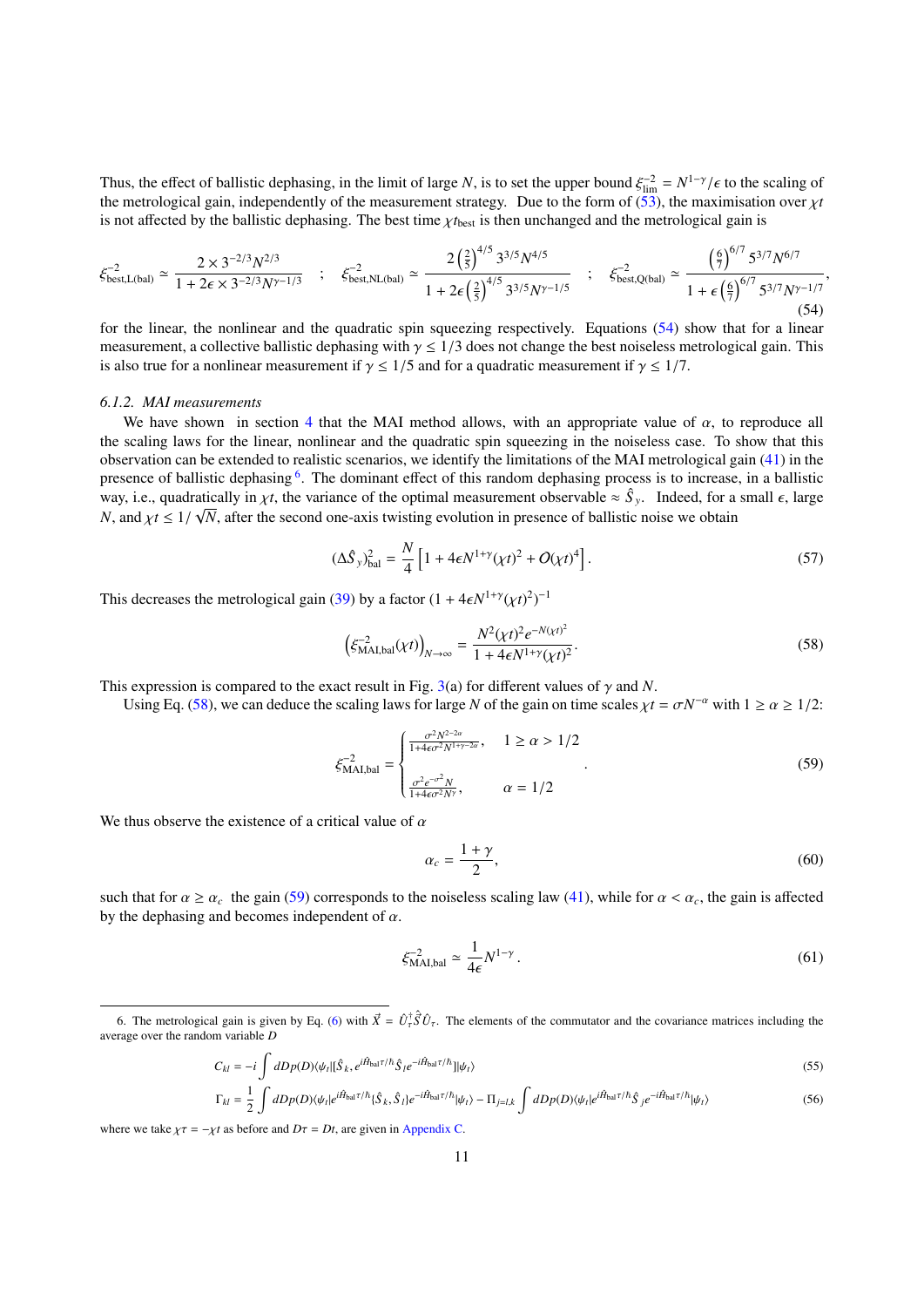<span id="page-11-0"></span>

Figure 3 – Metrological gain as a function of time using the measurement-after-interaction strategy in presence of decoherence. The atom number is  $N = 10^3$  (top row) and  $10^4$  (bottom row). (a) Ballistic dephasing with  $\gamma = 0, 0.5, 1$ <br>and  $\epsilon = 0.05$ . Solid lines are the analytic formulas (58) for  $\xi^{-2}$  in the limit of large N, and and  $\epsilon = 0.05$ . Solid lines are the analytic formulas [\(58\)](#page-10-2) for  $\xi_{\text{A},\text{bal}}^{-2}$  in the limit of large *N*, and dashed lines are exact<br>results (b) Diffusive daphasing with  $\epsilon = 0.001, 0.05$ . Solid lines are the analytica results. (b) Diffusive dephasing with  $\varepsilon = 0, 0.01, 0.05$ . Solid lines are the analytical predictions [\(75\)](#page-13-0) for  $\xi_{\text{MAI},\text{dif}}^{-2}$  in the large N limit and dashed lines the exact result large *N* limit, and dashed lines the exact result.

A maximization of  $\xi_{\text{MAI,bal}}^{-2}$  over  $\sigma$  and  $\alpha$  allows us to find, for a given  $\gamma$ , the scaling law of the best metrological gain<br>and the corresponding time. For  $\gamma = 0$  we obtain and the corresponding time. For  $\gamma = 0$ , we obtain

$$
\chi t_{\text{MAI,bal,best}} \simeq (1 - 2\epsilon) N^{-1/2} \qquad ; \qquad \xi_{\text{MAI,bal,best}}^{-2} \simeq \frac{\epsilon}{e} N, \tag{62}
$$

while for  $\gamma \neq 0$ , the scaling law [\(61\)](#page-10-4) represents the maximum metrological gain. This is achieved exactly at the critical point  $\alpha_c$ , as well as by all longer times. By including first finite size corrections to [\(59\)](#page-10-3), we obtain

$$
\xi_{\text{MAI,bal}}^{-2} \simeq \frac{\sigma^2 N^{2-2\alpha}}{1 + 4\epsilon \sigma^2 N^{1+\gamma-2\alpha}} [1 - \sigma^2 N^{1-2\alpha} + \frac{\sigma^4}{4} N^{2-4\alpha}].
$$
\n(63)

A maximization over  $\alpha$  and  $\sigma$  of [\(63\)](#page-11-1), shows that  $\xi_{\text{M,Lbal}}^{-2}$  attains its maximal value [\(61\)](#page-10-4) at  $\chi t = (4\epsilon)^{-1/4} N^{-1/2-\gamma/4}$ . In<br>general, for a desired value of  $\alpha$ . Eq. (60) sets a maximal tolerable level of balli general, for a desired value of  $\alpha$ , Eq. [\(60\)](#page-10-5) sets a maximal tolerable level of ballistic dephasing noise  $\gamma = 2\alpha - 1$  up to which the noiseless metrological gain is not affected by the ballistic dephasing. As we already which the noiseless metrological gain is not affected by the ballistic dephasing. As we already observed in Eqs. [\(54\)](#page-10-0), for the linear spin squeezing where the best time corresponds to  $\alpha = 2/3$ , the tolerable noise level is  $\gamma = 1/3$ ; for the nonlinear squeezing where  $\alpha = 3/5$ , this is given by  $\gamma = 1/5$  and it is given by  $\gamma = 1/7$  for the quadratic spin squeezing where  $\alpha = 4/7$ . We thus demonstrate, as in the noiseless case, that the MAI technique allows to reproduces all the scaling laws of the metrological gain of different squeezing strategies also in the presence of ballistic dephasing.

#### *6.2. Di*ff*usive dephasing*

The OAT evolution in some experimental realizations is accompanied by collective spin fluctuations of diffusive nature. To describe these fluctuations, we consider a collective dephasing process at a rate  $\gamma_c$  where the dynamics is governed by the master equation [\[45,](#page-22-27) [46\]](#page-22-28) with the Lindblad operator  $\hat{L} = \hat{S}_z$ 

<span id="page-11-1"></span>
$$
\frac{\partial \hat{\rho}}{\partial t} = -\frac{i}{\hbar} [\hat{H}, \hat{\rho}] + \gamma_C \mathcal{L}[\hat{\rho}],\tag{64}
$$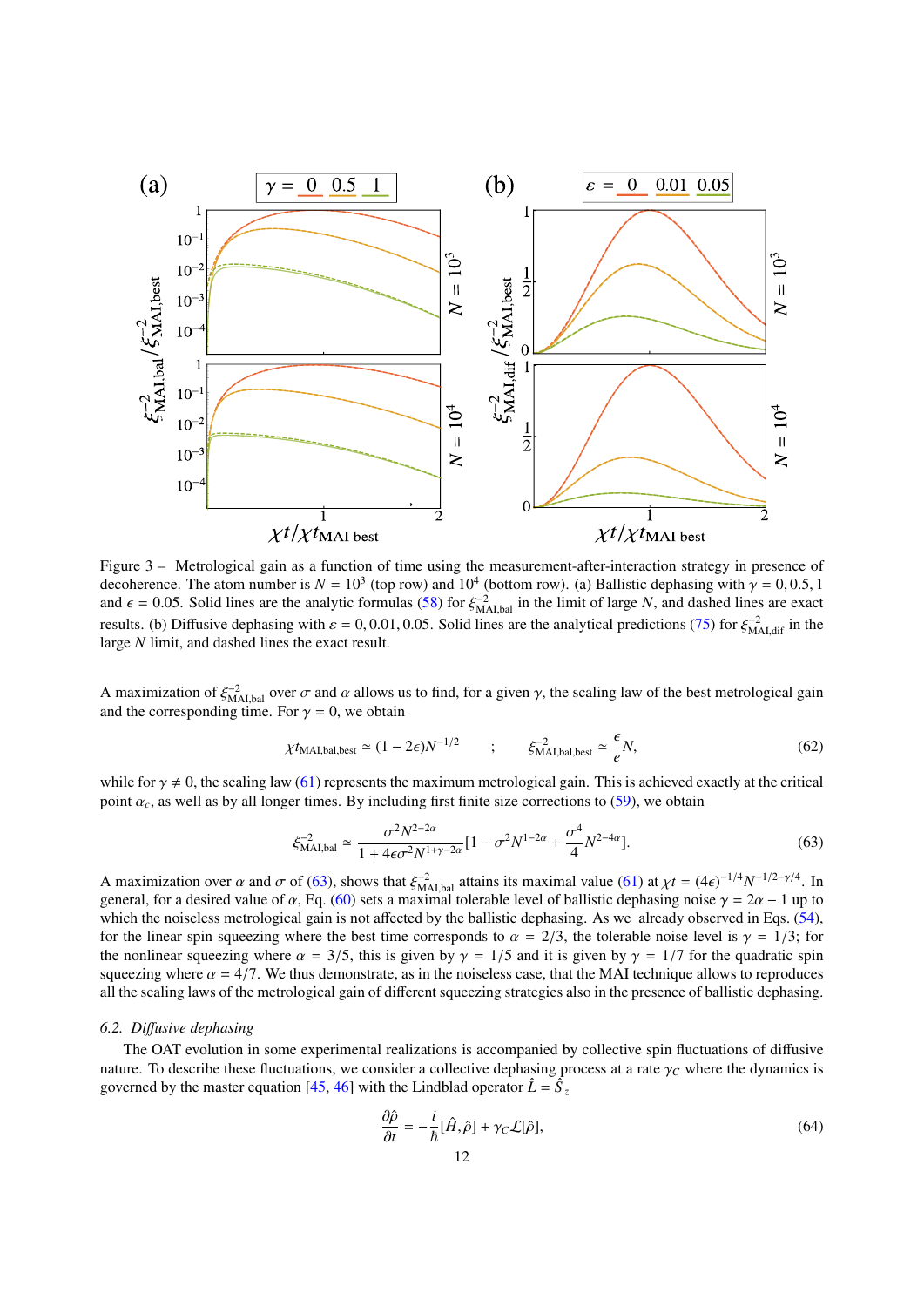where,  $\mathcal{L}[\hat{\rho}] = \hat{S}_z \hat{\rho} \hat{S}_z - \frac{1}{2} \{\hat{S}_z^2, \hat{\rho}\}$  and  $\hat{H}$  is the noiseless OAT Hamiltonian  $\hat{H} = \hbar \chi \hat{S}_z^2$ . Starting from the coherent spin state  $\hat{\rho}_s = h/\omega / \nu(s)$  where  $h/\omega$  is given by (1) the ev state  $\hat{\rho}_0 = |\psi_0\rangle\langle\psi_0|$  where  $|\psi_0\rangle$  is given by [\(1\)](#page-1-1), the evolution of the system is given by

$$
\hat{\rho}(t) = e^{\varepsilon \chi t \mathcal{L}} [\hat{U}_t \hat{\rho}_0 \hat{U}_t^{\dagger}] \quad \text{with} \quad \varepsilon = \frac{\gamma c}{\chi}, \tag{65}
$$

where we used the fact that  $[\hat{H}, \hat{L}] = 0$ . Using  $\mathcal{L}^{\dagger} = \mathcal{L}$ , the expectation value of any operator  $\hat{A}$  can be obtained from the adjoint master equation  $[46]$  as

$$
\langle \hat{A} \rangle = \text{tr}\{\hat{A}\hat{\rho}(t)\} = \text{tr}\{e^{\epsilon \chi t \mathcal{L}}[\hat{A}]\hat{U}_t \hat{\rho}_0 \hat{U}_t^{\dagger}\}.
$$
\n(66)

These expressions can then be inferred from the noiseless expectation values by explicitly determining the transformed operator *e* εχτL[*A*ˆ].

#### *6.2.1. Linear, nonlinear, and quadratic spin observables*

In the limit  $N \gg 1$ , the metrological gain of the linear, the nonlinear and the quadratic spin squeezing in the presence of a diffusive dephasing for  $\chi t < 1/\sqrt{N}$  are obtained using the same steps as before<sup>[7](#page-12-0)</sup> and read

<span id="page-12-1"></span>
$$
\xi_{\text{dif}}^{-2}(\chi t) \simeq \frac{N^2(\chi t)^2}{1 + M + \varepsilon N \chi t},\tag{68}
$$

with the appropriate expression of *M*, which is given in Sec. [5.](#page-8-5) To maximize over  $\chi t$  in the limit of large *N* at fixed  $\varepsilon$ , where  $\varepsilon \gg 1/(N\chi t_{best})$ , we can approximate [\(68\)](#page-12-1) as

<span id="page-12-5"></span><span id="page-12-4"></span><span id="page-12-3"></span>
$$
\xi_{\text{dif}}^{-2}(\chi t) \simeq \frac{N^2(\chi t)^2}{M + \varepsilon N \chi t}.\tag{69}
$$

<span id="page-12-2"></span>We then find the best time for the linear, nonlinear and the quadratic squeezing in presence of the diffusive dephasing

$$
\chi t_{\text{best},L(\text{dif})} \simeq \left(\frac{3\varepsilon}{2}\right)^{1/5} N^{-3/5} \quad ; \quad \chi t_{\text{best},\text{NL(dif})} \simeq \left(\frac{5\varepsilon}{4}\right)^{1/9} 3^{1/3} N^{-5/9} \quad ; \quad \chi t_{\text{best},Q(\text{dif})} \simeq \left(\frac{7}{3}\right)^{1/13} \frac{5^{3/13} \varepsilon^{1/13}}{2^{2/13}} N^{-7/13} \,, \tag{70}
$$

and corresponding best metrological gain

$$
\xi_{\text{best},L(\text{dif})}^{-2} \simeq \frac{2 \times 3^{1/5}}{5} \left(\frac{2}{\varepsilon}\right)^{4/5} N^{2/5} \quad ; \quad \xi_{\text{best},NL(\text{dif})}^{-2} \simeq \frac{4}{3} \frac{2^{7/9} 5^{1/9}}{3^{5/3} \varepsilon^{8/9}} N^{4/9} \quad ; \quad \xi_{\text{best},Q(\text{dif})}^{-2} \simeq \frac{2}{13} \frac{2^{11/13} 3^{12/13} 5^{3/13} 7^{1/13}}{\varepsilon^{12/13}} N^{6/13}.
$$
\n(71)

For a linear measurement, the Eqs. [\(70\)](#page-12-2) and [\(71\)](#page-12-3) confirm the optimal scaling laws  $\chi t_{\text{best}} \propto N^{-3/5}$  and  $\xi_{\text{best}}^{-2} \propto N^{2/5}$ <br>found in the presence of diffusive dephasing due to cavity losses in cavity induced spin sq found in the presence of diffusive dephasing due to cavity losses in cavity induced spin squeezing [\[44,](#page-22-26) [47,](#page-22-29) [43\]](#page-22-25).

#### *6.2.2. MAI measurements*

For the MAI measurement, the quantum gain is again given by [\(6\)](#page-2-1) with  $\vec{X} = \hat{U}_\tau^{\dagger} \hat{S} \hat{U}_\tau$  with the following elements of *C* and Γ

$$
C_{kl} = -i\langle \psi_t | e^{\varepsilon \chi t \mathcal{L}_C} \left[ [\hat{S}_k, \hat{U}_\tau^\dagger e^{\varepsilon \chi \tau \mathcal{L}_C} [\hat{S}_l] \hat{U}_\tau] \right] |\psi_t\rangle, \tag{72}
$$

$$
\Gamma_{kl} = \frac{1}{2} \langle \psi_t | e^{\varepsilon \chi t \mathcal{L}_C} \left[ \hat{U}_\tau^\dagger e^{\varepsilon \chi \tau \mathcal{L}_C} [\{\hat{S}_k, \hat{S}_l\}] \hat{U}_\tau] \right] |\psi_t\rangle - \Pi_{j=k,l} \langle \psi_t | e^{\varepsilon \chi t \mathcal{L}_C} \left[ \hat{U}_\tau^\dagger e^{\varepsilon \chi \tau \mathcal{L}_C} [\hat{S}_j] \hat{U}_\tau] \right] |\psi_t\rangle \tag{73}
$$

$$
C_{kl} = -i\langle\psi_t|e^{\varepsilon\chi t\mathcal{L}_C}\left[\left[\hat{S}_k,\hat{X}_l\right]\right]|\psi_t\rangle \qquad ; \qquad \Gamma_{kl} = \frac{1}{2}\langle\psi_t|e^{\varepsilon\chi t\mathcal{L}_C}\left[\{\hat{X}_k,\hat{X}_l\}\right]|\psi_t\rangle - \langle\psi_t|e^{\varepsilon\chi t\mathcal{L}_C}\left[\hat{X}_k\right]|\psi_t\rangle\langle\psi_t|e^{\varepsilon\chi t\mathcal{L}_C}\left[\hat{X}_l\right]|\psi_t\rangle, \tag{67}
$$

where  $|\psi_t\rangle = e^{-i\chi t \hat{S}^2_{z}} |\psi_0\rangle$ . Their analytical expression is given in [Appendix D.](#page-19-0)

<span id="page-12-0"></span><sup>7.</sup> The elements of the commutator and covariance matrices to be used in the metrological gain [\(6\)](#page-2-1) now read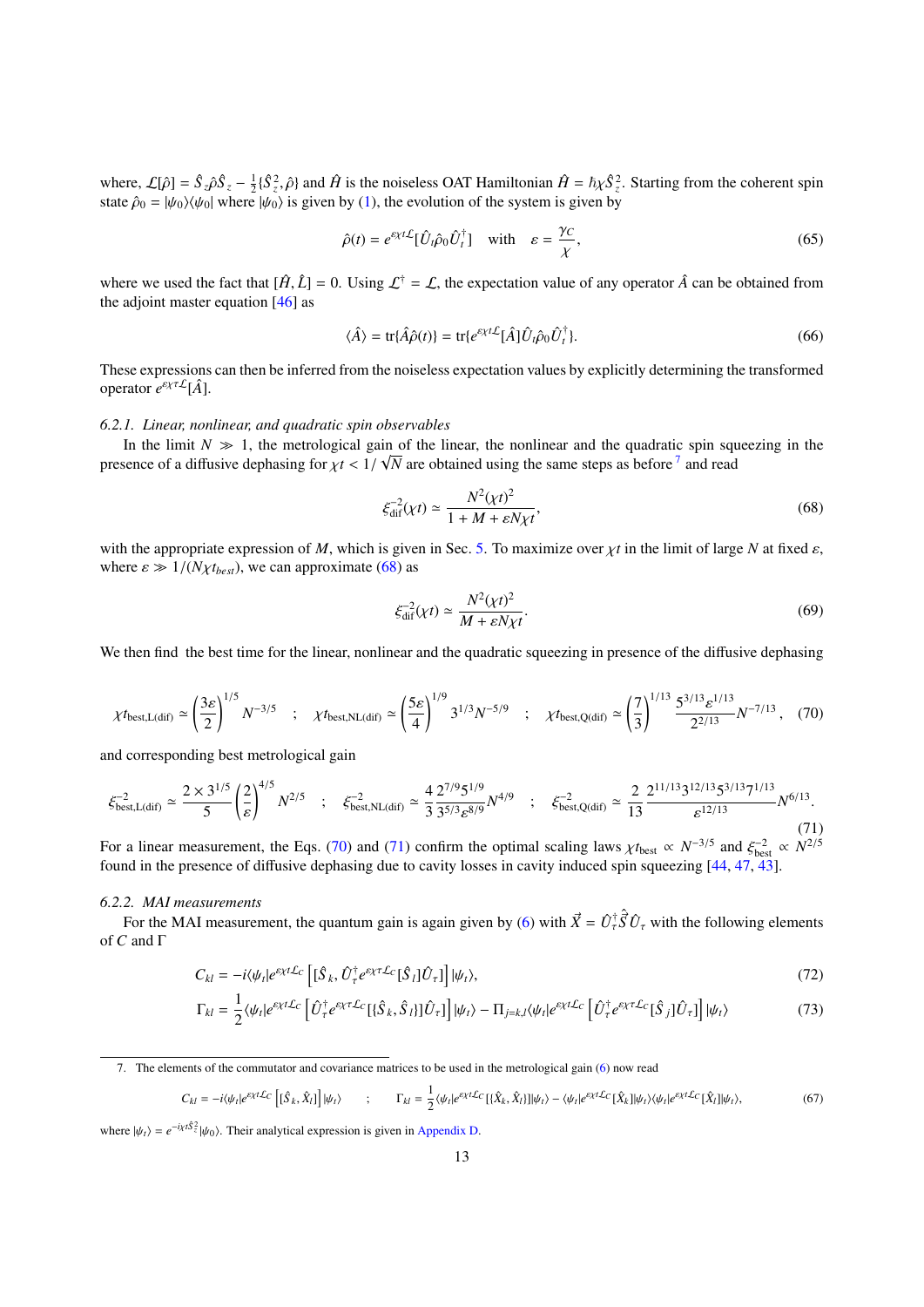The analytical expressions of [\(72\)](#page-12-4) and [\(73\)](#page-12-5) are given in Appendix [Appendix D.](#page-19-0) Taking the optimization [\(38\)](#page-7-2) into account, we replace  $\tau = -t$ . The variance of the optimal measurement observable  $\hat{S}_y$  here increases as

$$
(\Delta \hat{S}_y)_{\text{dif}}^2 = \frac{N}{4} \left[ 1 + 2\varepsilon N \chi t + O(\chi t)^2 \right],\tag{74}
$$

showing a diffusive behavior, i.e., linear in  $\chi t$ . This limits the quantum metrological gain of the MAI technique [\(39\)](#page-7-3) and indeed we find for  $\chi t < 1/\sqrt{N}$ and indeed we find for  $\chi t \leq 1/\sqrt{N}$ 

<span id="page-13-1"></span><span id="page-13-0"></span>
$$
\xi_{\text{MAI},\text{dif}}^{-2}(\chi t) = \frac{N^2(\chi t)^2 e^{-N(\chi t)^2}}{1 + 2\varepsilon N \chi t}.
$$
\n(75)

This expression is represented and compared to exact results in Fig. [3\(](#page-11-0)b) for varying  $\varepsilon$  and *N*.<br>Again, we obtain the scaling laws of the metrological gain on the time scales  $v t - \sigma N^{-\alpha}$ 

Again, we obtain the scaling laws of the metrological gain on the time scales  $\chi t = \sigma N^{-\alpha}$  in the limit of large *N* 

$$
\left(\xi_{\text{MAI},\text{dif}}^{-2}\right)_{N\to\infty} = \begin{cases} \frac{\sigma}{2\varepsilon}N^{1-\alpha}, & 1 \ge \alpha > 1/2\\ \frac{\sigma e^{-\sigma^2}}{2\varepsilon}N^{1/2}, & \alpha = 1/2 \end{cases} \tag{76}
$$

Due to the diffusive dephasing, the scaling law of the metrological gain for the MAI method passes from  $\xi_{\text{A}}^{-2} \propto N^{1-\alpha}$  for a given  $\alpha$ . As expected, the scaling for the MAI method reproduces the scaling laws (71) to  $\xi_{\text{MAI}}^{-2} \propto N^{1-\alpha}$  for a given  $\alpha$ . As expected, the scaling for the MAI method reproduces the scaling laws [\(71\)](#page-12-3) for the states prepared at the times (70) states prepared at the times [\(70\)](#page-12-2).

For  $1/2 \le \alpha \le 1$ , an optimization of [\(76\)](#page-13-1) over  $\alpha$  and  $\sigma$  gives us the best metrological gain and the corresponding time for  $N \gg 1$ 

$$
\chi t_{\text{MAI,dif,best}} = \frac{1}{\sqrt{2}} N^{-1/2} \qquad ; \qquad \xi_{\text{MAI,dif,best}}^{-2} = \frac{N^{1/2}}{\sqrt{8\varepsilon^2 e}}.
$$
\n(77)

This analytically confirms a result that was obtained numerically in Ref. [\[24\]](#page-22-6).

#### *6.3. Unified expression*

Taking  $e^{-N(\chi t)^2} \approx 1$  for  $\chi t < 1/2$ <br>oberence the metrological gain com-√ *N* and  $N \gg 1$ , Eqs. [\(53\)](#page-9-0), [\(58\)](#page-10-2), [\(68\)](#page-12-1) and [\(75\)](#page-13-0) show that in the presence of decoherence, the metrological gain can again be written with an unified expression:

<span id="page-13-2"></span>
$$
\xi^{-2}(\chi t) \simeq \frac{F_Q/N}{1 + M + B},\tag{78}
$$

where  $B_{\text{bal}} = \epsilon N^{1+\gamma} (\chi t)^2$  and  $B_{\text{dif}} = \epsilon N \chi t$  describes the loss of sensitivity due to ballistic and diffusive dephasing, for the linear, nonlinear and quadratic measurements. In the case of an MAI measurement, the nonlinear OAT evolution is effectively twice as long, which increases the effect of the decoherence. This effect can be easily accounted for by replacing *χt* by 2*χt* in the case of MAI for the decoherence terms, leading to  $B_{bal} = 4\epsilon N^{1+\gamma} (\chi t)^2$  and  $B_{dif} = 2\epsilon N \chi t$ .<br>The result (78) allows us to obtain in a simple way the scaling laws and optimal times in all ca The result [\(78\)](#page-13-2) allows us to obtain, in a simple way, the scaling laws and optimal times in all cases discussed above.

#### 7. Particle losses

Up to now we have considered dephasing processes perturbing the coherent evolution with the OAT Hamiltonian. In this last section we will explore the limitiations imposed by particle losses to the linear, nonlinear and quadratic spin squeezing.

#### *7.1. Loss model*

For convenience we write here the collective spin components using the creation  $\hat{c}_a^{\dagger}$  ( $\hat{c}_b^{\dagger}$ )  $\hat{c}_a^{\dagger}$ ) and the annihilation  $\hat{c}_a$  $(\hat{c}_b)$  operators corresponding to the mode *a* (*b*) respectively :

$$
\hat{S}_x = \frac{\hat{c}_a^{\dagger} \hat{c}_b + \hat{c}_b^{\dagger} \hat{c}_a}{2} , \ \hat{S}_y = \frac{\hat{c}_a^{\dagger} \hat{c}_b - \hat{c}_b^{\dagger} \hat{c}_a}{2i} , \ \hat{S}_z = \frac{\hat{c}_a^{\dagger} \hat{c}_a - \hat{c}_b^{\dagger} \hat{c}_b}{2} , \tag{79}
$$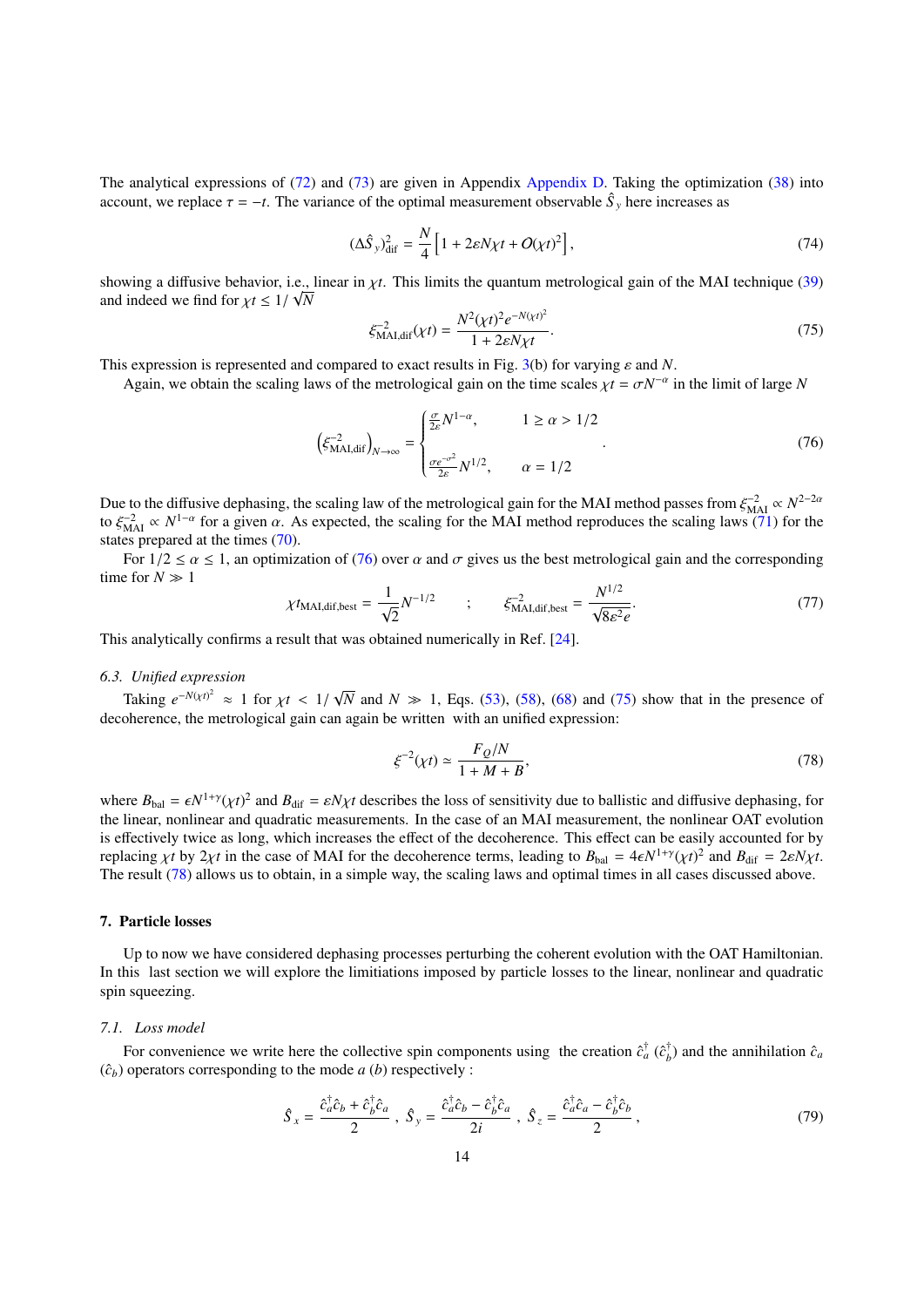and we introduce the phase state

<span id="page-14-1"></span>
$$
|\varphi\rangle_N \equiv \frac{1}{\sqrt{N!}} \left( \frac{e^{i\varphi} \hat{c}_a^{\dagger} + e^{-i\varphi} \hat{c}_b^{\dagger}}{\sqrt{2}} \right)^N |0\rangle. \tag{80}
$$

Note that  $|\varphi = 0\rangle_N$  corresponds to the coherent spin state [\(1\)](#page-1-1) with  $\langle \varphi = 0 | \hat{N}_l | \varphi = 0 \rangle |_{l=a,b} = N/2$  where  $\hat{N}_l = \hat{c}_l^{\dagger}$ <br>the operator of number of particles in the mode *l*. The presence of *m*-body losses in  $\int_l^{\tau} \hat{c}_l$  is the operator of number of particles in the mode *l*. The presence of *m*-body losses, in addition to the one-axis-twisting dynamics  $\hat{H} = \hbar \chi \hat{S}_z^2$ , can be described by the master equation [\[48\]](#page-22-30),

$$
\frac{\partial \hat{\rho}}{\partial t} = -\frac{i}{\hbar} [\hat{H}, \hat{\rho}] + \sum_{l=a,b} \gamma_l^{(m)} \left( [\hat{c}_l]^m \hat{\rho} [\hat{c}_l^{\dagger}]^m - \frac{1}{2} \left\{ [\hat{c}_l]^m [\hat{c}_l^{\dagger}]^m, \hat{\rho} \right\} \right)
$$
(81)

where  $\gamma_l^{(m)}$ <br>Monte-Car  $\binom{m}{l}$  is the *m*-body loss rate in the mode *l*. This evolution can be equivalently represented in terms of the Monte-Carlo wave function formalism [\[49\]](#page-22-31). In this point of view, the system is described by a wave function whose evolution is generated by an effective Hamiltonian  $\hat{H}_{\text{eff}}$  in time intervals of duration  $\tau_j$  separated by random quantum<br>iumns, described by the jumn operators,  $\hat{I}^{(m)}$  at times t. jumps, described by the jump operators  $\hat{J}_l^{(m)}$  $\binom{m}{l}$ , at times  $t_j$ :

$$
\hat{H}_{\text{eff}} = \hat{H} - \frac{i\hbar}{2} \sum_{l=a,b} \hat{J}_l^{(m)\dagger} \hat{J}_l^{(m)} \quad \text{with} \quad \hat{J}_l^{(m)} = \sqrt{\gamma_l^{(m)}} [\hat{c}_l]^m. \tag{82}
$$

As long as the fraction of lost particles is weak we can approximate the effective Hamiltonian [\(82\)](#page-14-0) by [\[48\]](#page-22-30)

<span id="page-14-3"></span><span id="page-14-2"></span><span id="page-14-0"></span>
$$
\hat{H}_{\text{eff}} = \hat{H} - \frac{i\hbar}{2}\lambda,\tag{83}
$$

where  $\lambda = \sum_{l=a,b} \lambda_l$  with  $\lambda_l = \gamma_l^{(m)}$ <br>where  $\lambda_l^{(m)} = \lambda_l^{(m)} = \lambda_l^{(m)}$ . We assume  $\langle \hat{c}_l^{\dagger m} \hat{c}_l^m \rangle_{\psi_0}$ . For simplicity, we restrict, in the following, to the symmetric case where  $\gamma_a^{(m)} = \gamma_b^{(m)}$ <br>Monte-Carlo reali  $b_b^{(m)} = \gamma^{(m)}$ . We assume that the system is initially in the phase state [\(80\)](#page-14-1) with  $\varphi = 0$ . In a particular particular is the phase state (80) with  $\varphi = 0$ . In a particular Monte-Carlo realization with *k* quantum jumps, each resulting in *m*-body losses in the mode  $l_i = a$ , *b* at times  $t_i$  with  $i = 1, \ldots, k$ , the state of the system at time *t* is given by

$$
|\psi(t)\rangle = N e^{-\frac{i}{\hbar}\hat{H}_{\text{eff}}(t-t_k)} \hat{J}_{l_k} e^{-\frac{i}{\hbar}\hat{H}_{\text{eff}}(t_k-t_{k-1})} ... \hat{J}_{l_1} e^{-\frac{i}{\hbar}\hat{H}_{\text{eff}}t_1} |\varphi = 0\rangle_N
$$
 (84)

with  $N$  a normalization constant. By using the identity

$$
\hat{c}_l^m f(\hat{N}_a, \hat{N}_b) = f(\hat{N}_a + m\delta_{l,a}, \hat{N}_b + m\delta_{l,b})\hat{c}_l^m
$$
\n(85)

for  $l = a$ , *b* and the properties of phase states [\(80\)](#page-14-1)

$$
\hat{c}_l|\varphi\rangle_N = \sqrt{\frac{N}{2}}e^{i\varphi(\delta_{l,a}-\delta_{l,b})}|\varphi\rangle_{N-1} \qquad ; \qquad e^{-i\alpha(\hat{N}_a-\hat{N}_b)}|\varphi\rangle_N = |\varphi+\alpha\rangle_N, \tag{86}
$$

we can show that, in the approximation  $(83)$ , the state  $(84)$  for a particular Monte-Carlo realization can be written as a shifted phase state with less particles, evolved with the one-axis-twisting hamiltonian. In terms of a normalization factor  $F(t)$  and a random relative phase shift  $D$  :

$$
|\psi(t)\rangle = F(t)e^{-i\chi t\hat{S}_z^2}|D\rangle_{N-mk} \qquad ; \qquad D = m\sum_{i=1}^k \chi t_i \left(\delta_{b,c_i} - \frac{1}{2}\right). \tag{87}
$$

The expectation value of any operator  $\hat{O}$  can be calculated by averaging the single realization mean value

<span id="page-14-4"></span>
$$
\langle \psi(t) | \hat{O} | \psi(t) \rangle = \gamma_{-mk} \langle D | e^{i\chi t \hat{S}_z^2} \hat{O} e^{-i\chi t \hat{S}_z^2} | D \rangle_{N-mk} \tag{88}
$$

over all Monte-Carlo realizations, that is to average [\(88\)](#page-14-4) over the random variables *k*,  $t_i$  and  $\delta_{b,c_i}$  [\[48\]](#page-22-30). This allows<br>us to analytically calculate the commutator and the covariance matrices (given in Appendix F) us to analytically calculate the commutator and the covariance matrices (given in Appendix  $E$ ) and thus to obtain the quantum metrological gain [\(9\)](#page-2-4) corresponding to the squeezing of a linear, nonlinear and quadratic spin observable in presence of *m*-body losses. In Fig. [4](#page-15-0) (b), we compare the analytical metrological gain for the linear, nonlinear and quadratic spin squeezing in presence of one-body losses in the approximation [\(83\)](#page-14-2), valid for the loss of a small fraction of the particles, to the exact numerical Monte-Carlo simulation with the effective Hamiltonian [\(82\)](#page-14-0).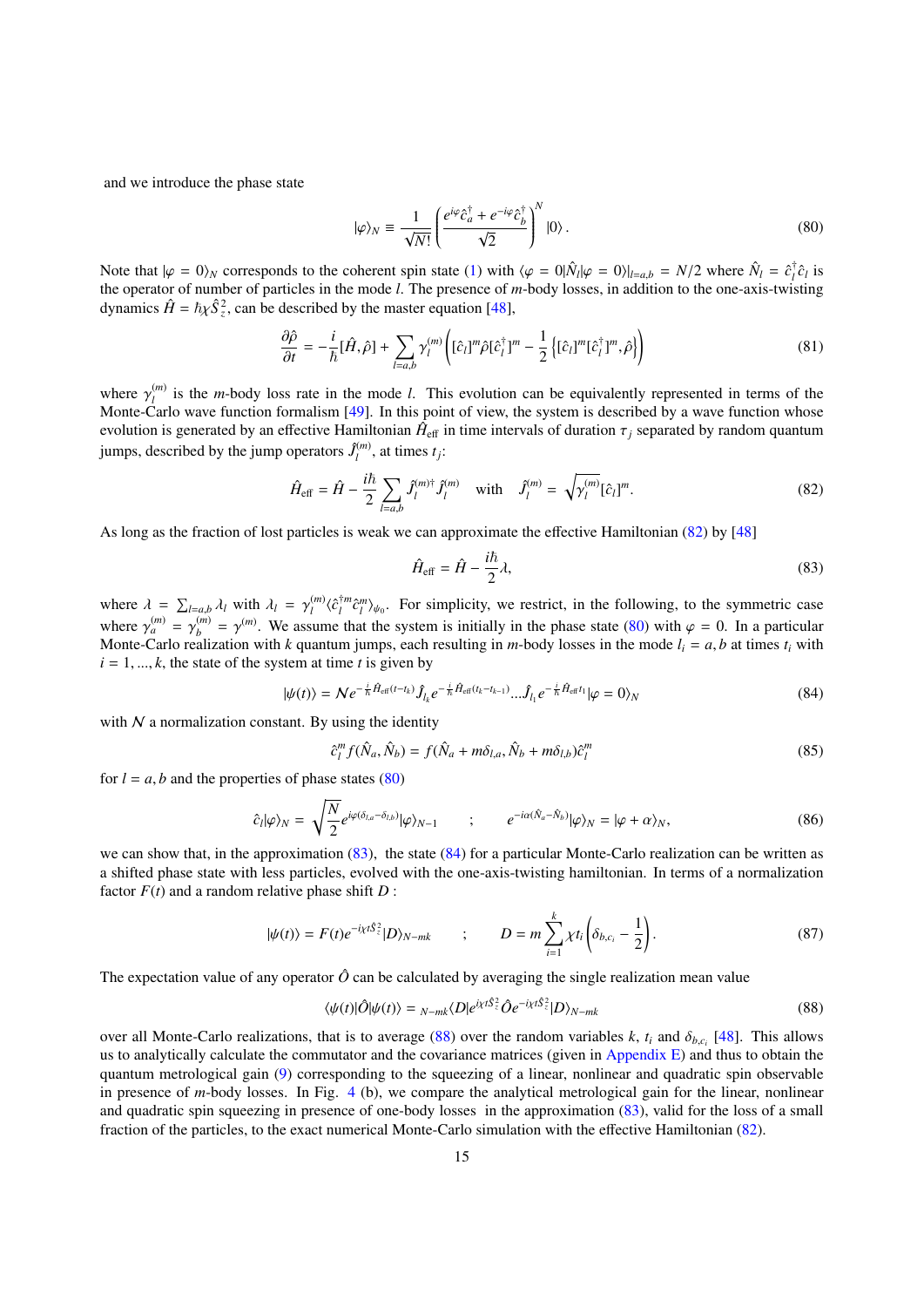#### *7.2. Scaling laws of the linear, nonlinear and quadratic spin squeezing*

Let us focus on the case of 1-body losses ( $m = 1$ ) with a loss rate  $\gamma^{(1)}$ . To obtain the best metrological gain of linear squeezing in the limit of large  $N$ , we use the best linear squeezing time to introduce an auxil the linear spin squeezing in the limit of large *N* , we use the best linear squeezing time to introduce an auxiliary dimensionless variable  $r = N^{-1/3}$  and rescale the time as  $\chi t = \theta r^2$ . By expanding the linear metrological gain  $\xi_L^{-2}$  for *r*  $\ll$  1 and  $\gamma^{(1)}/\chi$  constant, we obtain

<span id="page-15-1"></span>
$$
\left(\xi_{\rm L}^{-2}(t)\right)_{N \to \infty} = \frac{N^2(\chi t)^2}{1 + N^4(\chi t)^6/6 + (\gamma^{(1)}t/3)N^2(\chi t)^2}.
$$
\n(89)

Similarly, using the best nonlinear squeezing time [\(19\)](#page-4-5), we set  $r = N^{-1/5}$  and we rescale the time as  $\chi t = \theta r^3$  to obtain

$$
\left(\xi_{\rm NL}^{-2}(t)\right)_{N \to \infty} = \frac{N^2(\chi t)^2}{1 + N^6(\chi t)^{10}/270 + (\gamma^{(1)}t/3)N^2(\chi t)^2}.
$$
\n(90)

For the quadratic squeezing, after setting  $r = N^{-1/7}$ , rescaling the time as  $\chi t = \theta r^4$  we obtain

$$
\left(\xi_Q^{-2}(t)\right)_{N\to\infty} = \frac{N^2(\chi t)^2}{1 + N^8(\chi t)^{14}/875 + (\gamma^{(1)}t/3)N^2(\chi t)^2}.
$$
\n(91)

By comparing the equations [\(89\)](#page-15-1)-[\(91\)](#page-15-2) to the equation [\(53\)](#page-9-0), we deduce that the effect of one-body losses is equivalent to the ballistic dephasing effect discussed in paragraph [6.1](#page-9-1) with  $\gamma = 1$  and  $\epsilon = \gamma^{(1)}t/3$  where  $\gamma^{(1)}t$  corresponds to the local contraction of atoms at time t. For the three measurement strategies, the metrological lost fraction of atoms at time *t*. For the three measurement strategies, the metrological gain in the large *N* limit, taken at constant lost fraction at *t*best, is then limited by the fraction of lost atoms

<span id="page-15-4"></span><span id="page-15-3"></span><span id="page-15-2"></span>
$$
\xi^{-2} = \frac{3}{\gamma^{(1)}t}.\tag{92}
$$

We then conclude, as shown in Fig. [4.](#page-15-0) that for a fixed atom number *N*, a nonlinear measurement can enhance the linear metrological gain as long as  $3/(\gamma^{(1)}t_{\text{L},best}) > \xi_{\text{L},best}^{-2}$ . Such a regime can be reached as long as the 1-body loss rate  $\gamma^{(1)}$  is not too large (Fig. [4](#page-15-0) b).

<span id="page-15-0"></span>

Figure 4 – Linear, nonlinear and quadratic metrological gain for  $N = 10^6$  as a function of time in presence of onebody losses with (a)  $\gamma^{(1)}/\chi = 20$  and (b)  $\gamma^{(1)}/\chi = 0.05$  compared to the limit [\(92\)](#page-15-3). The metrological gain at the limit  $N \gg 1$  given by (89). (90) and (91) are represented in dashed lines. Points in (b) are results  $N \gg 1$  given by [\(89\)](#page-15-1), [\(90\)](#page-15-4) and [\(91\)](#page-15-2) are represented in dashed lines. Points in (b) are results of numerical Monte-Carlo simulation with 600 realizations.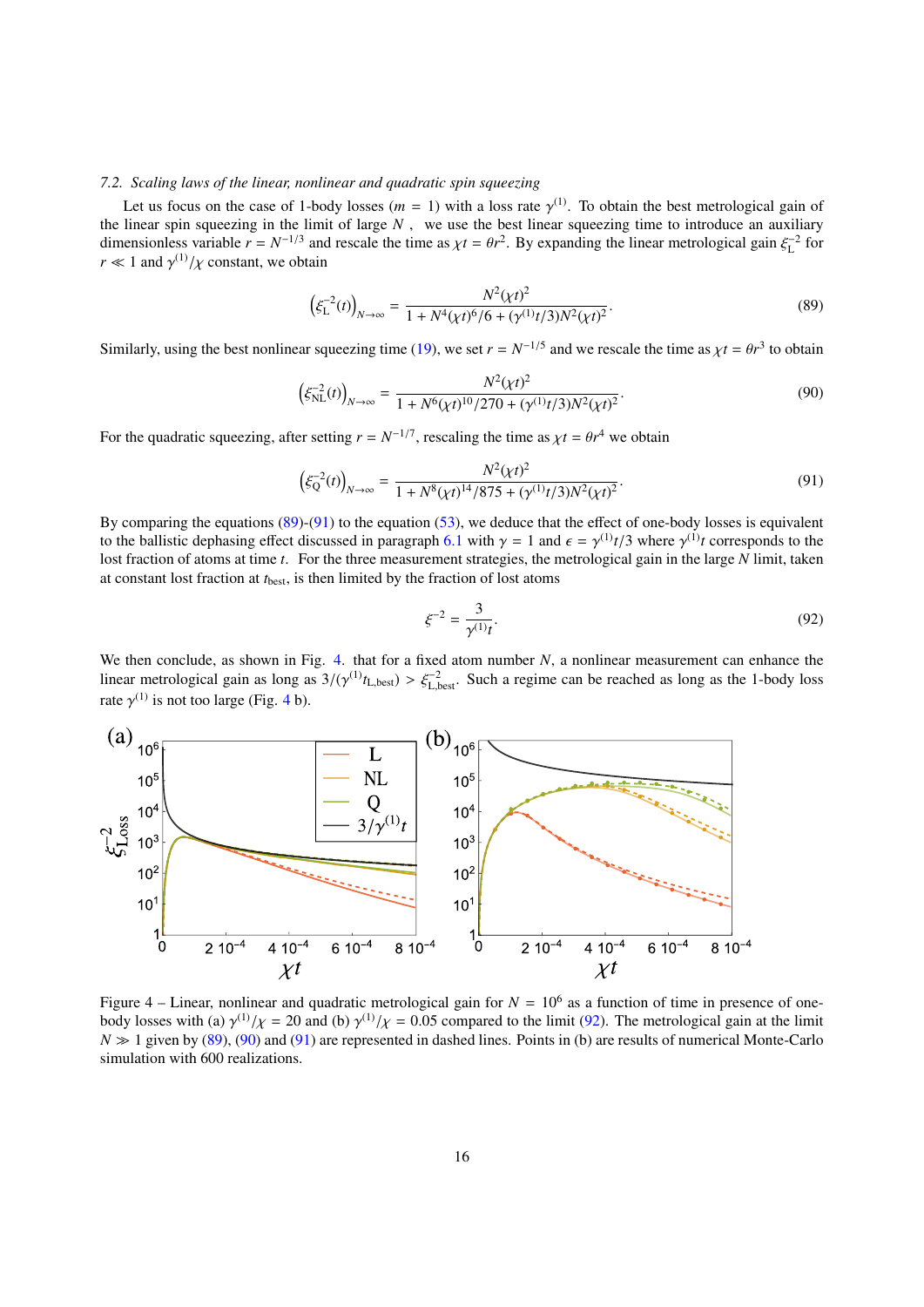#### 8. Conclusion

We have analytically found the scaling laws of the metrological gain in the limit of large atom numbers *N* for the squeezing of nonlinear spin observables. For the effective measurement of a nonlinear spin observable, we have identified the measurement-after-interaction technique that consists in adding a second nonlinear evolution before the direct measurement of a linear spin observable as a feasible possibility. This method indeed gives rise to a general scaling law for the metrological gain that continuously connects the different cases of measurement strategies based on linear and second-order spin observables.

We have identified the limits imposed by two different models of decoherence, describing dominant decoherence processes in different physical realizations of the one-axis-twisting evolution. In the presence of ballistic collective dephasing, our results predict, in the thermodynamic limit, an abrupt change of the metrological gain at a critical preparation time that depends on the noise. This transition determines the longest state preparation time by one-axistwisting for which the quantum scaling enhancement can be sustained in the presence of dephasing. Below this critical evolution time, the quantum gain is not affected by decoherence. In contrast, for diffusive dephasing, the scaling law corresponds to the square root of the gain in the noiseless case, independently of the preparation time. Finally, in the presence of particle losses, the best linear, nonlinear and quadratic spin squeezing are limited by the fraction of lost particles at the best squeezing time.

Our work analytically identifies the maximally achievable quantum sensitivity gain offered by the squeezing of nonlinear spin observables during a realistic one-axis-twisting evolution with an arbitrary number of atoms. As a function of the chosen measurement strategy, we identify optimal rotation directions, measurement observables and preparation times. These results may serve as a guide for designing feasible strategies for achieving high quantum enhancements in quantum phase estimation protocols with a relatively large number of atoms.

#### Acknowledgment

M.G. acknowledges funding from the LabEx ENS-ICFP: ANR-10-LABX-0010 / ANR-10-IDEX-0001-02 PSL, from MCIN / AEI for the project PID2020-115761RJ-I00, and support of a fellowship from 'la Caixa" Foundation (ID 100010434) and from the European Union's Horizon 2020 research and innovation programme under the Marie Skłodowska-Curie grant agreement No 847648, fellowship code LCF/BQ/PI21/11830025.

#### <span id="page-16-0"></span>Appendix A. Covariance and commutator matrices for quadratic measurements

Here we provide the non zero elements of the  $2 \times 4$  commutator matrix *C* [\(7\)](#page-2-2) obtained after restricting the interferometric rotation direction to the *yz* plane  $\hat{S} = (\hat{S}_y, \hat{S}_z)^T$ , and the elements of the symmetric 4 × 4 covariance matrix  $\Gamma$  [\(8\)](#page-2-3) for the family of accessible observables  $\hat{X}_Q = (\hat{S}_y, \hat{S}_z, \frac{1}{2} \{\hat{S}_x, \hat{S}_z\}, \frac{1}{2} \{\hat{S}_x, \hat{S}_y\})^T$  that corresponds to a quadratic (Q) measurement. The results for the family  $\hat{X}_{\text{NL}}$ , which corresponds to a nonlinear (NL) measurement, are obtained by focusing only on the  $2 \times 3$  sub-matrix of *C* and the  $3 \times 3$  sub-matrix of *Γ*.

$$
C_{12} = \frac{N}{2} \cos^{N-1}(\chi t) \quad ; \qquad C_{13} = \frac{N(N-1)}{8} (\cos^{N-2} (2\chi t) + 1) \quad ; \qquad C_{14} = -\frac{N(N-1)}{4} \sin(\chi t) \cos^{N-2} (\chi t)
$$
  

$$
C_{21} = -C_{12} \quad ; \qquad C_{23} = \frac{N(N-1)}{4} \sin(\chi t) \cos^{N-2} (\chi t) \quad ; \quad C_{24} = -\frac{N(N-1)}{4} \cos^{N-2} (\chi t)
$$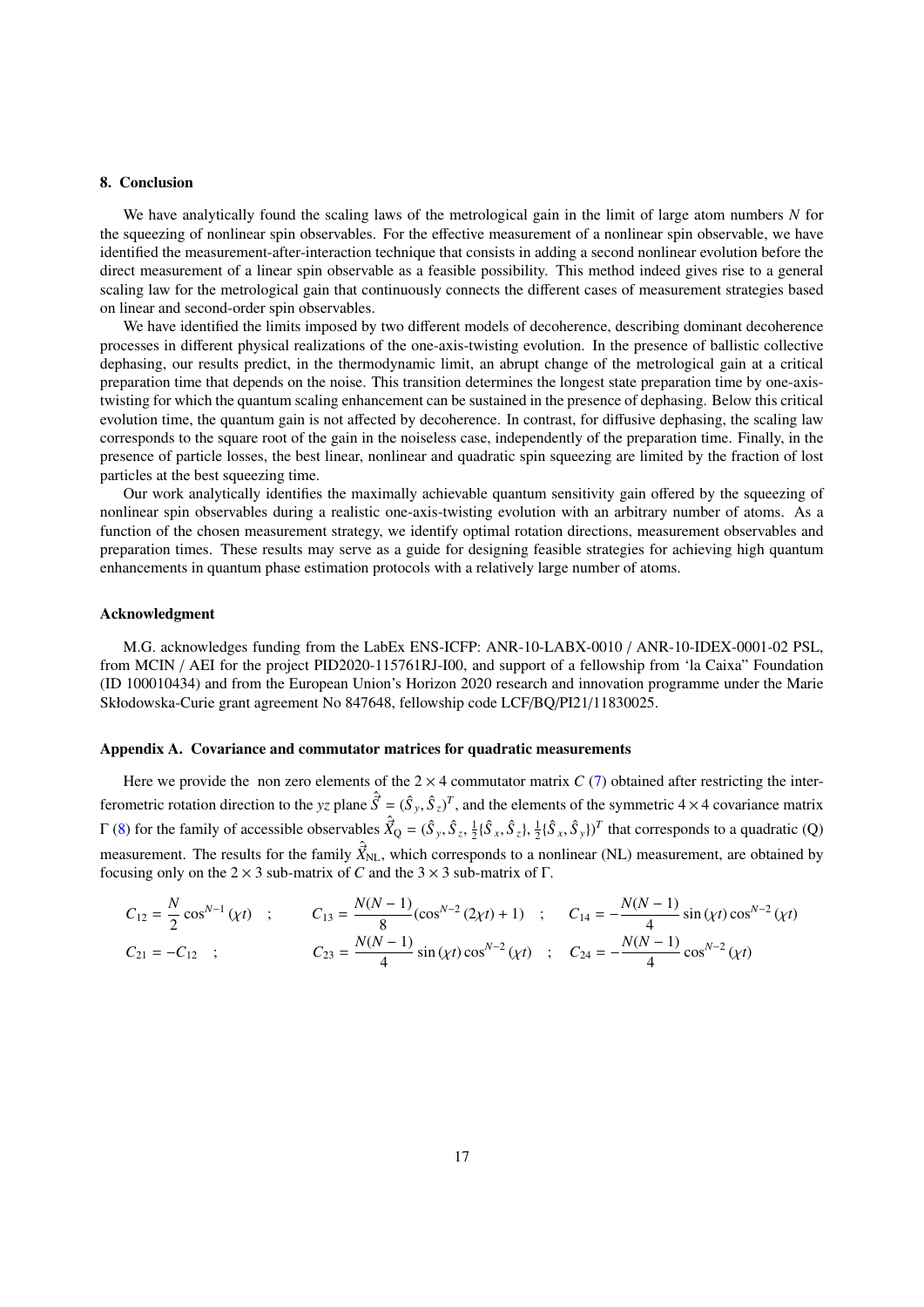$$
\Gamma_{11} = \frac{N(N+1)}{8} - \frac{N(N-1)}{8} \cos^{N-2}(2\chi t) ; \qquad \Gamma_{12} = \frac{N(N-1)}{4} \sin(\chi t) \cos^{N-2}(\chi t),
$$
\n
$$
\Gamma_{13} = \frac{N(N-1)(N-2)}{16} \sin(2\chi t) \cos^{N-3}(2\chi t) ; \qquad \Gamma_{14} = \frac{N(N-1)}{8} \cos^{N-1}(\chi t) - \frac{N(N-1)(N-2)}{32} \left(\cos^{N-3}(3\chi t) - \cos^{N-3}(\chi t)\right),
$$
\n
$$
\Gamma_{22} = \frac{N}{4} ; \qquad \Gamma_{23} = \frac{N(N-1)}{8} \cos^{N-1}(\chi t) - \frac{N(N-1)(N-2)}{8} \sin^2(2\chi t) \cos^{N-3}(\chi t),
$$
\n
$$
\Gamma_{24} = \frac{N(N-1)(N-2)}{16} \sin(2\chi t) \cos^{N-3}(2\chi t),
$$
\n
$$
\Gamma_{33} = \frac{N(N-1)(N-2)}{32} (\cos^{N-2}(2\chi t) + 1) - \frac{N(N-1)}{32} (\cos^{N-2}(2\chi t) - 3) - \frac{N(N-1)(N-2)(N-3)}{32} \sin^2(2\chi t) \cos^{N-4}(2\chi t),
$$
\n
$$
\Gamma_{34} = \frac{N(N-1)(N-2)}{16} \sin(\chi t) \cos^{N-2}(\chi t) - \frac{N(N-1)}{16} \sin(\chi t) \cos^{N-2}(\chi t) + \frac{N(N-1)(N-2)(N-3)}{64} \left(\sin(\chi t) \cos^{N-4}(\chi t) - \frac{1}{128} \cos^{N-4}(3\chi t)\right),
$$
\n
$$
\Gamma_{44} = -\frac{N(N-1)(N-2)(N-3)}{128} \cos^{N-4}(4\chi t) - \frac{1}{64} N(N-1) + \frac{1}{128} (N-1)(N+3)N^2.
$$

## <span id="page-17-0"></span>Appendix B. Covariance and commutator matrices for the MAI technique

Here we provide the non zero 2 × 2 commutator matrix *C* and the 2 × 2 symmetric covariance matrix Γ for the measurement-after-interction technique corresponding to the family of observables  $\hat{X}_{\text{MAI}} = (\hat{U}_{\tau}^{\dagger} \hat{S}_{y} \hat{U}_{\tau}, \hat{U}_{\tau}^{\dagger} \hat{S}_{z} \hat{U}_{\tau})^{T}$ .

$$
C_{11} = \frac{N(N-1)}{4} \sin(\chi \tau) \left[ \cos^{N-2}(\chi(\tau + 2t)) + \cos^{N-2}(\chi \tau) \right] ; \quad C_{12} = \frac{N}{2} \cos^{N-1}(\chi t) ; \quad C_{21} = -\frac{N}{2} \cos^{N-1}(\chi(t + \tau)),
$$
  
\n
$$
\Gamma_{11} = \frac{N(N+1)}{8} - \frac{N(N-1)}{8} \cos^{N-2}(2\chi(t + \tau)) ; \quad \Gamma_{12} = \frac{N(N-1)}{4} \cos^{N-2}(2\chi(t + \tau)) \sin(\chi(t + \tau)) ; \quad \Gamma_{22} = \frac{N}{4}.
$$

## <span id="page-17-1"></span>Appendix C. Covariance and commutator matrices in the presence of ballistic dephasing

In the following, we provide the expressions of the commutator and the covariance matrices considered in [Ap](#page-16-0)[pendix A](#page-16-0) and [Appendix B,](#page-17-0) including a ballistic dephasing in the state preparation (and measurement for MAI):

$$
C_{kl} = -i \int e^{-\frac{D^2}{2(D^2)}} \langle \psi_t | [\hat{S}_k, \hat{X}_l] | \psi_t \rangle dD,
$$
  
\n
$$
\Gamma_{kl} = \frac{1}{2} \int e^{-\frac{D^2}{2(D^2)}} \langle \psi_t | [\hat{X}_k, \hat{X}_l] | \psi_0 \rangle dD - \int e^{-\frac{D^2}{2(D^2)}} \langle \psi_t | \hat{X}_k | \psi_t \rangle dD \int e^{-\frac{D^2}{2(D^2)}} \langle \psi_t | \hat{X}_l | \psi_t \rangle dD.
$$
\n(C.1)

$$
C_{12} = \frac{N}{2} e^{-\frac{1}{2}(\chi t)^2 \langle D^2 \rangle} \cos^{N-1} (\chi t) ;
$$
\n
$$
C_{13} = \frac{N(N-1)}{8} \left( e^{-2(\chi t)^2 \langle D^2 \rangle} \cos^{N-2} (2\chi t) + 1 \right),
$$
\n
$$
C_{14} = -\frac{N(N-1)}{4} e^{-\frac{1}{2}(\chi t)^2 \langle D^2 \rangle} \sin (\chi t) \cos^{N-2} (\chi t) ;
$$
\n
$$
C_{21} = -C_{12},
$$
\n
$$
C_{23} = \frac{N(N-1)}{4} e^{-\frac{1}{2}(\chi t)^2 \langle D^2 \rangle} \sin (\chi t) \cos^{N-2} (\chi t) ;
$$
\n
$$
C_{24} = -\frac{N(N-1)}{4} e^{-\frac{1}{2}(\chi t)^2 \langle D^2 \rangle} \cos^{N-2} (\chi t),
$$

$$
\Gamma_{11} = \frac{N(N+1)}{8} - \frac{N(N-1)}{8} e^{-2(\chi t)^2 \langle D^2 \rangle} \cos^{N-2}(2\chi t) \quad ; \quad \Gamma_{12} = \frac{N(N-1)}{4} e^{-\frac{1}{2}(\chi t)^2 \langle D^2 \rangle} \sin(\chi t) \cos^{N-2}(\chi t),
$$
\n
$$
\Gamma_{13} = \frac{N(N-1)(N-2)}{16} e^{-2(\chi t)^2 \langle D^2 \rangle} \sin(2\chi t) \cos^{N-3}(2\chi t),
$$
\n
$$
\Gamma_{14} = \frac{N(N-1)}{8} e^{-\frac{1}{2}(\chi t)^2 \langle D^2 \rangle} \cos^{N-1}(\chi t) - \frac{N(N-1)(N-2)}{32} \left( e^{-\frac{9}{2}(\chi t)^2 \langle D^2 \rangle} \cos^{N-3}(3\chi t) - e^{-\frac{1}{2}(\chi t)^2 \langle D^2 \rangle} \cos^{N-3}(3\chi t) \right)
$$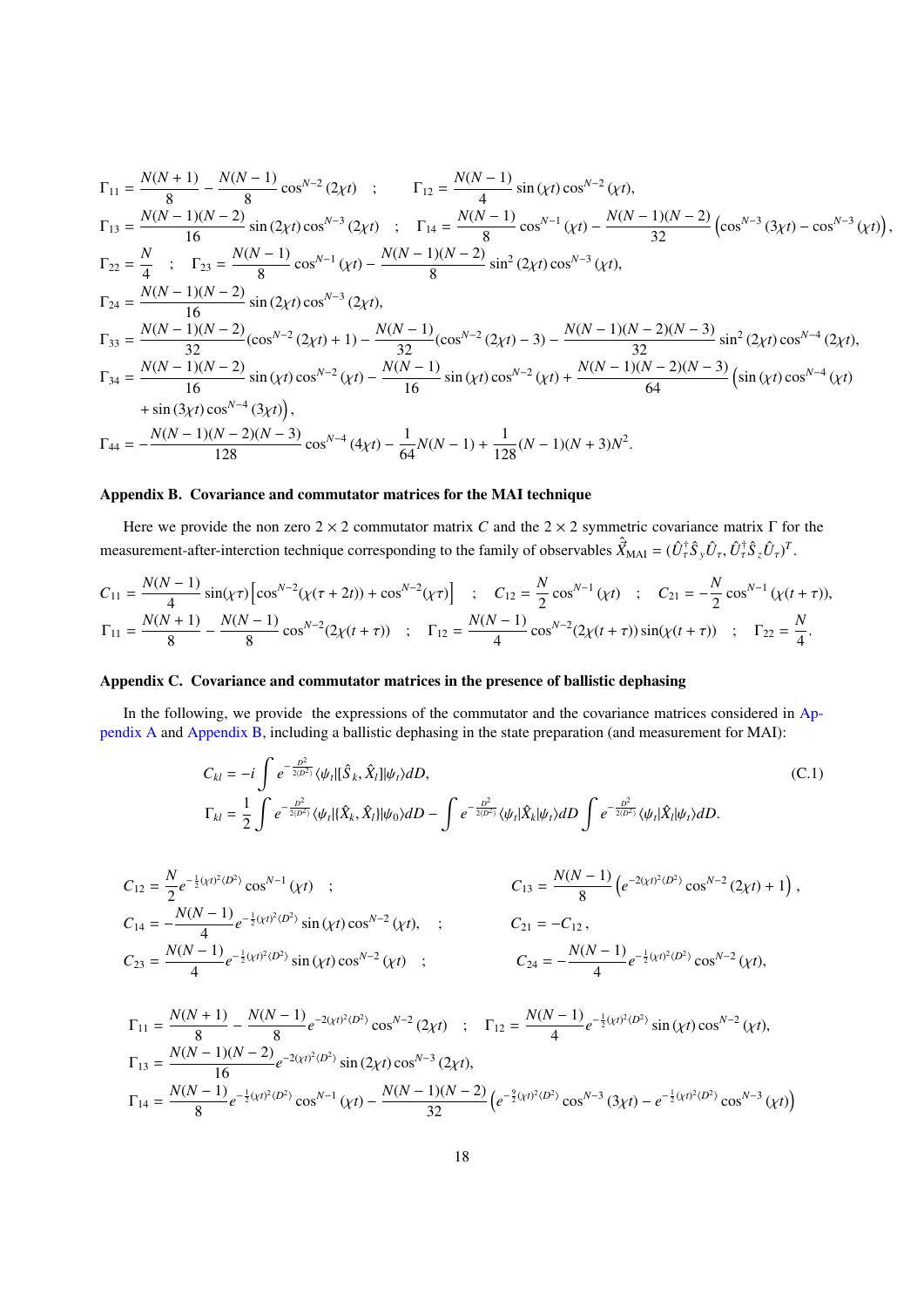$$
\Gamma_{22} = \frac{N}{4} \quad ; \quad \Gamma_{23} = \frac{N(N-1)}{8} e^{-\frac{1}{2}(xt)^2 \langle D^2 \rangle} \cos^{N-1} (\chi t) - \frac{N(N-1)(N-2)}{8} e^{-\frac{1}{2}(xt)^2 \langle D^2 \rangle} \sin^2 (2\chi t) \cos^{N-3} (\chi t),
$$
\n
$$
\Gamma_{24} = \frac{N(N-1)(N-2)}{16} e^{-2(\chi t)^2 \langle D^2 \rangle} \sin (2\chi t) \cos^{N-3} (2\chi t),
$$
\n
$$
\Gamma_{33} = \frac{N(N-1)(N-2)}{32} (e^{-2(\chi t)^2 \langle D^2 \rangle} \cos^{N-2} (2\chi t) + 1) - \frac{N(N-1)}{32} (e^{-2(\chi t)^2 \langle D^2 \rangle} \cos^{N-2} (2\chi t) - 3)
$$
\n
$$
- \frac{N(N-1)(N-2)(N-3)}{32} e^{-2(\chi t)^2 \langle D^2 \rangle} \sin^2 (2\chi t) \cos^{N-4} (2\chi t),
$$
\n
$$
\Gamma_{34} = \frac{N(N-1)(N-2)}{16} e^{-\frac{1}{2}(\chi t)^2 \langle D^2 \rangle} \sin (\chi t) \cos^{N-2} (\chi t) - \frac{N(N-1)}{16} e^{-\frac{1}{2}(\chi t)^2 \langle D^2 \rangle} \sin (\chi t) \cos^{N-2} (\chi t) + \frac{N(N-1)(N-2)(N-3)}{64} (e^{-\frac{1}{2}(\chi t)^2 \langle D^2 \rangle} \sin (\chi t) \cos^{N-4} (\chi t) + \sin (3\chi t) e^{-\frac{9}{2}(\chi t)^2 \langle D^2 \rangle} \cos^{N-4} (3\chi t)),
$$
\n
$$
\Gamma_{44} = -\frac{N(N-1)(N-2)(N-3)}{128} e^{-8(\chi t)^2 \langle D^2 \rangle} \cos^{N-4} (4\chi t) - \frac{1}{64} N(N-1) + \frac{1}{128} (N-1)(N+3) N^2.
$$

In the case of the MAI method we obtain :

$$
C_{11} = \frac{N(N-1)}{4}e^{-\frac{1}{2}\chi^2(2t+\tau)^2\langle D^2 \rangle}\sin(\chi\tau)\cos^{N-2}(\chi(\tau+2t)) + \frac{N(N-1)}{4}e^{-\frac{1}{2}(\chi\tau)^2\langle D^2 \rangle}\sin(\chi\tau)\cos^{N-2}(\chi\tau),
$$
  
\n
$$
C_{12} = \frac{N}{2}e^{-\frac{1}{2}(\chi t)^2\langle D^2 \rangle}\cos^{N-1}(\chi t) , \qquad C_{21} = \frac{N}{2}e^{-\frac{1}{2}\chi^2(t+\tau)^2\langle D^2 \rangle}\cos^{N-1}(\chi(t+\tau)).
$$
  
\n
$$
\Gamma_{11} = \frac{N(N+1)}{8} - \frac{N(N-1)}{8}e^{-2\chi^2(t+\tau)^2\langle D^2 \rangle}\cos^{N-2}(2\chi(t+\tau)),
$$
  
\n
$$
\Gamma_{12} = \frac{N(N-1)}{4}e^{-\frac{1}{2}\chi^2(t+\tau)^2\langle D^2 \rangle}\cos^{N-2}(2\chi(t+\tau))\sin(\chi(t+\tau)) , \qquad \Gamma_{22} = \frac{N}{4}.
$$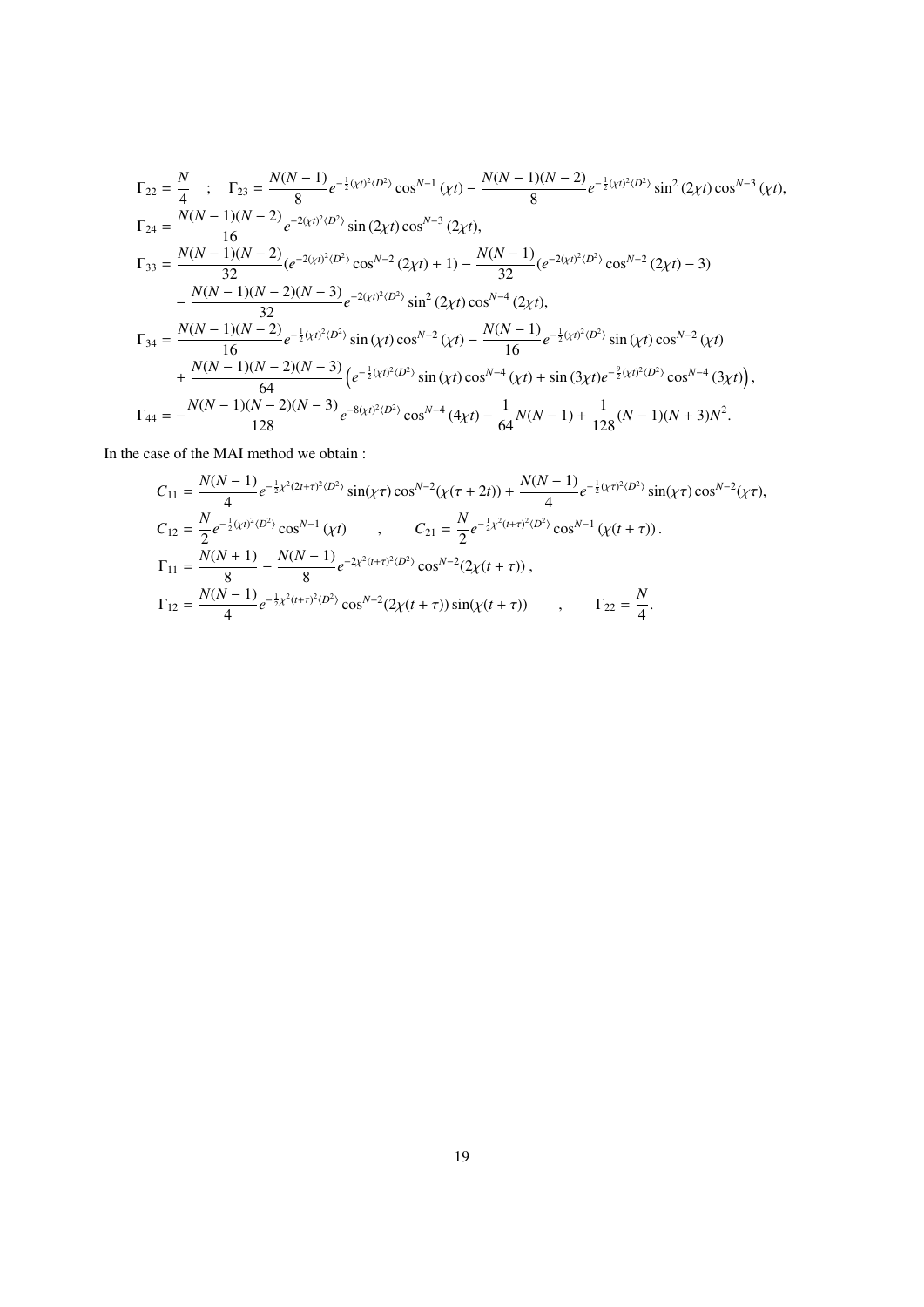### <span id="page-19-0"></span>Appendix D. Covariance and commutator matrices in presence of diffusive dephasing

Here we give the expressions of the commutator and the covariance matrices considered in [Appendix A](#page-16-0) and [Appendix B,](#page-17-0) including a collective diffusive dephasing in the state preparation (and measurement for MAI):

$$
C_{12} = \frac{N}{2}e^{-\frac{5}{2}xt}\cos^{N-1}(xt) , \qquad C_{13} = \frac{N(N-1)}{8}\left(e^{-2\epsilon_{X}t}\cos^{N-2}(2xt) + 1\right) C_{14} = -\frac{N(N-1)}{4}e^{-\frac{5}{2}xt}\sin(\chi t)\cos^{N-2}(\chi t) ; \qquad C_{21} = -C_{12}, C_{23} = \frac{N(N-1)}{4}e^{-\frac{5}{2}xt}\sin(\chi t)\cos^{N-2}(\chi t) ; \qquad C_{24} = -\frac{N(N-1)}{4}e^{-\frac{5}{2}xt}\cos^{N-2}(\chi t) C_{11} = \frac{N(N+1)}{8} - \frac{N(N-1)}{8}e^{-2\epsilon_{X}t}\cos^{N-2}(2xt) ; \qquad \Gamma_{12} = \frac{N(N-1)}{4}e^{-\frac{5}{2}xt}\sin(\chi t)\cos^{N-2}(\chi t), C_{13} = \frac{N(N-1)(N-2)}{8}e^{-2\epsilon_{X}t}\sin(2\chi t)\cos^{N-3}(2\chi t) ; \qquad \Gamma_{12} = \frac{N(N-1)}{4}e^{-\frac{5}{2}xt}\sin(\chi t)\cos^{N-2}(\chi t), C_{14} = \frac{N(N-1)(N-2)}{8}e^{-2\epsilon_{X}t}\sin(2\chi t)\cos^{N-3}(2\chi t), C_{14} = \frac{N(N-1)(N-2)}{8}e^{-\frac{5}{2}xt}\cos^{N-1}(\chi t) - \frac{N(N-1)(N-2)}{32}\left(e^{-\frac{5\epsilon}{2}}\cos^{N-3}(3\chi t) - e^{-\frac{5}{2}xt}\cos^{N-3}(3\chi t)\right), C_{22} = \frac{N}{4} ; \qquad \Gamma_{23} = \frac{N(N-1)}{16}e^{-2\epsilon_{X}t}\sin(2\chi t)\cos^{N-3}(2\chi t), C_{24} = \frac{N(N-1)(N-2)}{16}e^{-2\epsilon_{X}t}\sin(2\chi t)\cos^{N-3}(2\chi t), C_{25} = \frac{N(N-1)(N-2)}{16}e^{-2\epsilon_{X}t}\sin(2\chi t)\cos^{N-3}(2\chi t),
$$

For the MAI method, we obtain

$$
C_{11} = \frac{N(N-1)}{4}e^{-\varepsilon[2|\chi t| + \frac{1}{2}|\chi\tau|]} \sin(\chi\tau)\cos^{N-2}(\chi(\tau+2t)) + \frac{N(N-1)}{4}e^{-\frac{\varepsilon}{2}|\chi\tau|}\sin(\chi\tau)\cos^{N-2}(\chi\tau),
$$
  
\n
$$
C_{12} = \frac{N}{2}e^{-\frac{\varepsilon}{2}|\chi t|}\cos^{N-1}(\chi t) \qquad , \qquad C_{21} = -\frac{N}{2}e^{-\frac{\varepsilon}{2}(|\chi t| + |\chi\tau|)}\cos^{N-1}(\chi(t+\tau)),
$$
  
\n
$$
\Gamma_{11} = \frac{N(N+1)}{8} - \frac{N(N-1)}{8}e^{-2\varepsilon(|\chi t| + |\chi\tau|)}\cos^{N-2}(2\chi(t+\tau)),
$$
  
\n
$$
\Gamma_{12} = \frac{N(N-1)}{4}e^{-\frac{\varepsilon}{2}(|\chi t| + |\chi\tau|)}\cos^{N-2}(\chi(t+\tau))\sin(\chi(t+\tau)) \qquad , \qquad \Gamma_{22} = \frac{N}{4}.
$$

## <span id="page-19-1"></span>Appendix E. Covariance and commutator matrices in presence of *m*-body losses

Here we provide the commutator matrix *C* and the symmetric covariance matrix Γ for the quadratic squeezing in the presence of *m*-body losses with loss rate  $\gamma^{(m)}$  and the mean total number of *m*-body losses events per unit of time  $\lambda$ . As explained above, the commutator and the covariance matrices for the linear and nonlinear squeezing are obtained by restricting *C* and Γ to the first two lines and columns and to the first three lines and columns respectively: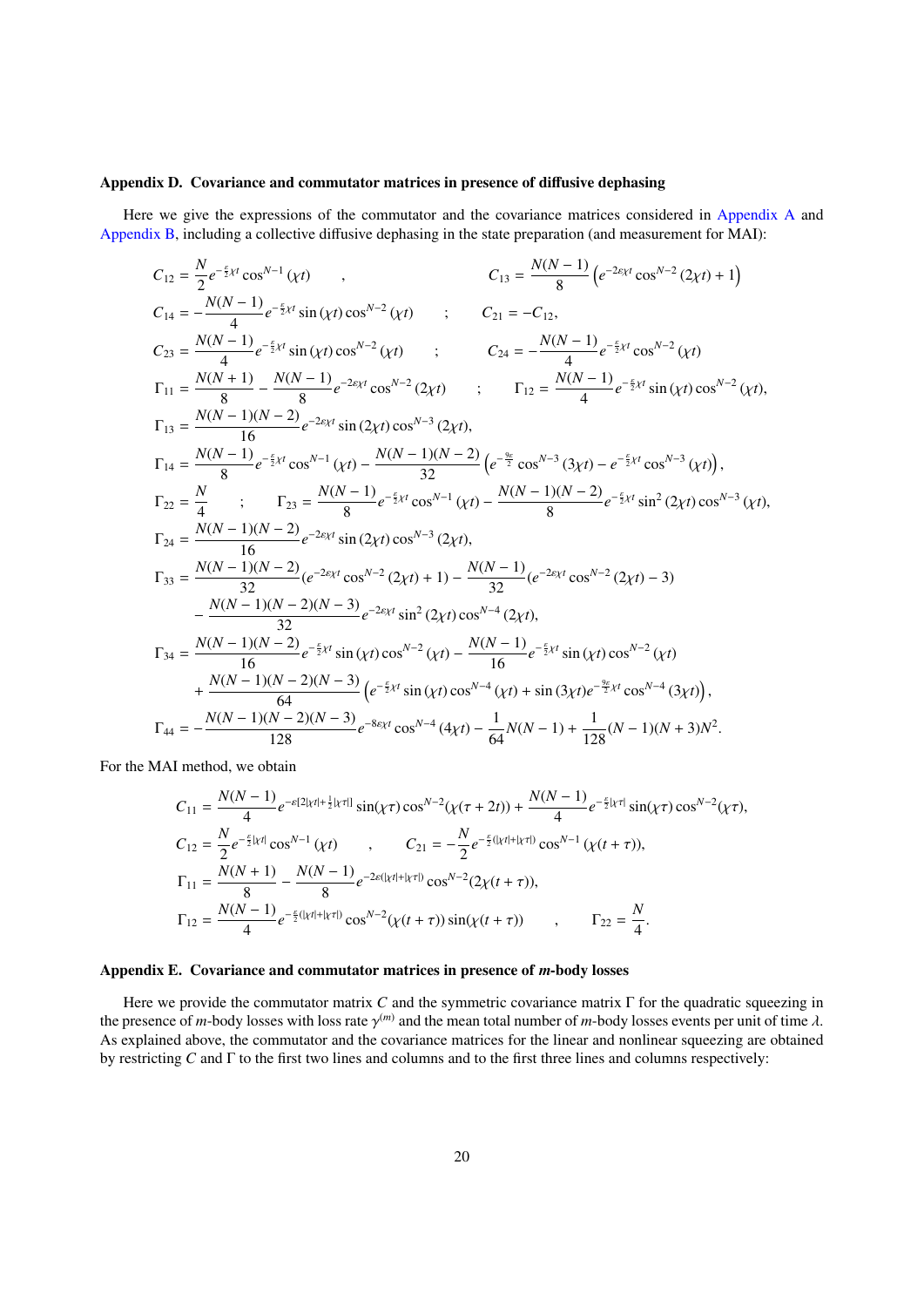$$
C_{12} = \frac{N - m \lambda t \frac{\sin(c(m\chi t)}{\cos^{m}(\chi t)}}{2} \cos^{N-1}(\chi t) e^{-\lambda t (1 - \frac{\sin(c(m\chi t)}{\cos^{m}(\chi t)})}, \qquad C_{13} = \frac{1}{8} F(0) + \frac{1}{8} F(2\chi t) \cos^{N-2}(2\chi t) e^{-\lambda t (1 - \frac{\sin(c(m\chi t)}{\cos^{m}(\chi t)})};
$$
  
\n
$$
C_{14} = -\frac{1}{4} F(\chi t) \sin(\chi t) \cos^{N-2}(\chi t) e^{-\lambda t (1 - \frac{\sin(c(m\chi t)}{\cos^{m}(\chi t)})}, \qquad C_{21} = -C_{12},
$$
  
\n
$$
C_{23} = \frac{1}{4} F(\chi t) \sin(\chi t) \cos^{N-2}(\chi t) e^{-\lambda t (1 - \frac{\sin(c(m\chi t)}{\cos^{m}(\chi t)})}, \qquad C_{24} = -\frac{1}{4} F(\chi t) \cos^{N-2}(\chi t) e^{-\lambda t (1 - \frac{\sin(c(m\chi t)}{\cos^{m}(\chi t)})},
$$

$$
\Gamma_{11} = \frac{N - m\lambda t}{4} + \frac{1}{8}F(0) - \frac{1}{8}F(2\chi t)\cos^{N-2}(2\chi t)e^{-\lambda t(1-\frac{\sin(t/m\chi t)}{\cos^{N}(2\chi t)})},
$$
\n
$$
\Gamma_{12} = \frac{1}{4}F(\chi t)\sin(\chi t)\cos^{N-2}(\chi t)e^{-\lambda t(1-\frac{\sin(t/m\chi t)}{\cos^{N}(2\chi t)})},
$$
\n
$$
\Gamma_{13} = \frac{1}{16}G(2\chi t)\sin(2\chi t)\cos^{N-3}(2\chi t)e^{-\lambda t(1-\frac{\sin(t/m\chi t)}{\cos^{N}(2\chi t)})},
$$
\n
$$
\Gamma_{14} = \frac{1}{8}F(\chi t)\cos^{N-1}(\chi t)e^{-\lambda t(1-\frac{\sin(t/m\chi t)}{\cos^{N}(2\chi t)})} + \frac{1}{32}G(\chi t)\cos^{N-3}(\chi t)e^{-\lambda t(1-\frac{\sin(t/m\chi t)}{\cos^{N}(2\chi t)})} - \frac{1}{32}G(3\chi t)\cos^{N-3}(3\chi t)e^{-\lambda t(1-\frac{\sin(t/m\chi t)}{\cos^{N}(2\chi t)})},
$$
\n
$$
\Gamma_{22} = \frac{N - m\lambda t}{4},
$$
\n
$$
\Gamma_{23} = \frac{1}{8}F(\chi t)\cos^{N-1}(\chi t)e^{-\lambda t(1-\frac{\sin(t/m\chi t)}{\cos^{N}(2\chi t)})} - \frac{1}{8}G(\chi t)\sin^2(2\chi t)\cos^{N-3}(\chi t)e^{-\lambda t(1-\frac{\sin(t/m\chi t)}{\cos^{N}(2\chi t)})},
$$
\n
$$
\Gamma_{24} = \frac{1}{16}G(2\chi t)\sin(2\chi t)\cos^{N-3}(2\chi t)e^{-\lambda t(1-\frac{\sin(t/m\chi t)}{\cos^{N}(2\chi t)})} + \frac{1}{32}G(0) + \frac{1}{32}G(2\chi t)\cos^{N-2}(2\chi t)e^{-\lambda t(1-\frac{\sin(t/m\chi t)}{\cos^{N}(2\chi t)})}
$$
\n
$$
-\frac{1}{32}I(2\chi t)\sin^2(2\chi t)\cos^{N-2}(\chi t)e^{-\lambda t(1-\frac{\sin(t/m\chi t)}{\cos^{N}(2
$$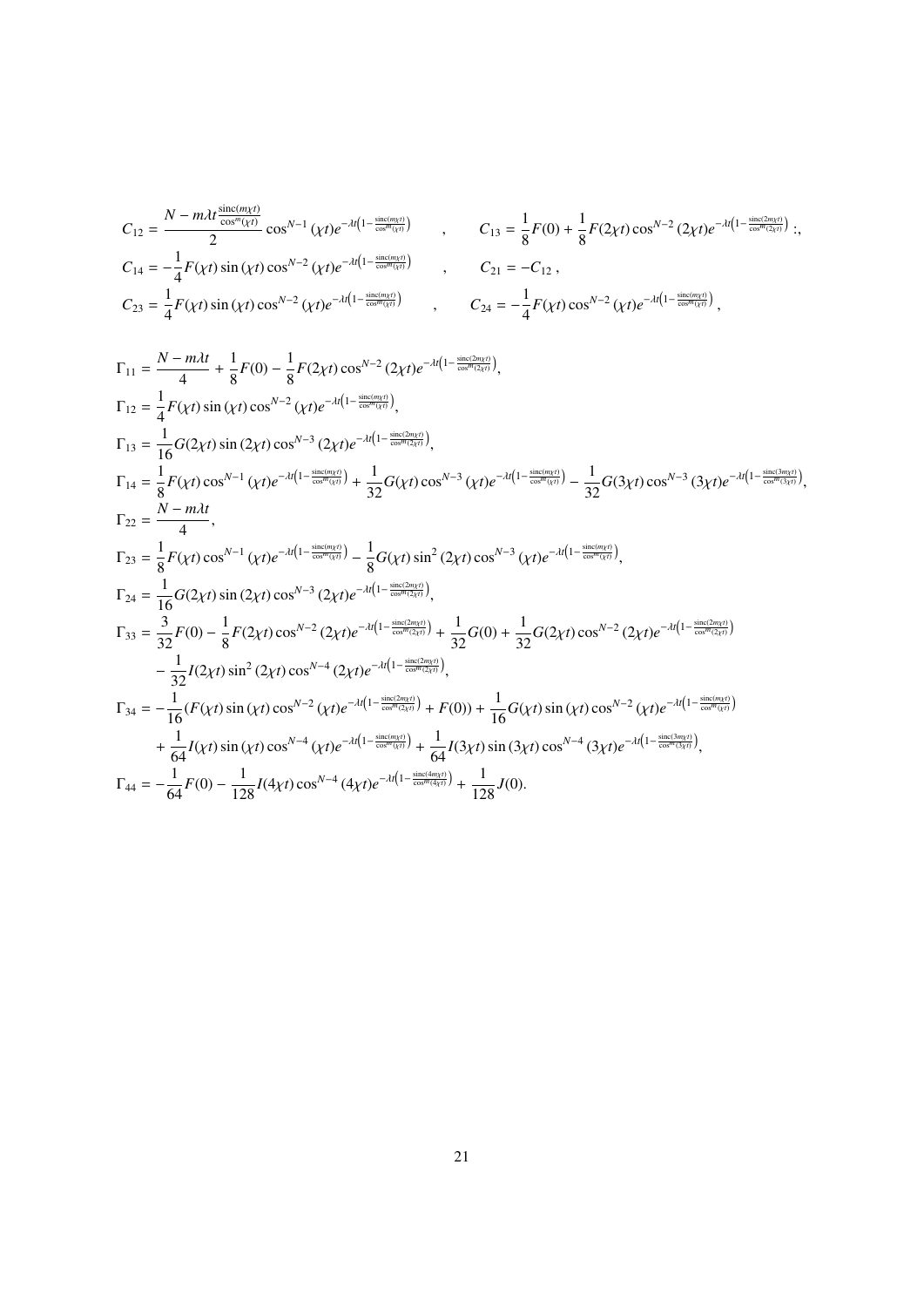The functions *F*, *G*, *I* and *J* are given by

$$
F(\chi t) = N(N - 1) - m(2N - 1)\lambda t \frac{\sin((m\chi t)}{\cos^{m}(\chi t)} + m^{2}\lambda t \frac{\sin((m\chi t)}{\cos^{m}(\chi t)} \left( \lambda t \frac{\sin((m\chi t)}{\cos^{m}(\chi t)} + 1 \right),
$$
  
\n
$$
G(\chi t) = N(N - 1)(N - 2) - m(N(N - 1) + (2N - 1)(N - 2))\lambda t \frac{\sin((m\chi t)}{\cos^{m}(\chi t)} + 3m^{2}(N - 1)\lambda t \frac{\sin((m\chi t)}{\cos^{m}(\chi t)} \left( 1 + \lambda t \frac{\sin((m\chi t)}{\cos^{m}(\chi t)} \right)
$$
  
\n
$$
- m^{3}\lambda t \frac{\sin((m\chi t)}{\cos^{m}(\chi t)} \left( 1 + 3\lambda t \frac{\sin((m\chi t)}{\cos^{m}(\chi t)} + (\lambda t \frac{\sin((m\chi t)}{\cos^{m}(\chi t)})^{2} \right),
$$
  
\n
$$
I(\chi t) = N(N - 1)(N - 2)(N - 3) - m(((N - 2)(2N - 1) + N(N - 1))(N - 3) + N(N - 1)(N - 2))\lambda t \frac{\sin((m\chi t)}{\cos^{m}(\chi t)} + m^{2}(N(N - 1) + (2N - 1)(N - 2) - 3(N - 1)(N - 3))\lambda t \frac{\sin((m\chi t)}{\cos^{m}(\chi t)} \left( 1 + \lambda t \frac{\sin((m\chi t)}{\cos^{m}(\chi t)} \right)
$$
  
\n
$$
- 2m^{3}(2N - 3)\lambda t \frac{\sin((m\chi t)}{\cos^{m}(\chi t)} \left( 1 + 3\lambda t \frac{\sin((m\chi t)}{\cos^{m}(\chi t)} + \left( \lambda t \frac{\sin((m\chi t)}{\cos^{m}(\chi t)} \right)^{2} \right)
$$
  
\n
$$
+ m^{4}\lambda t \frac{\sin((m\chi t)}{\cos^{m}(\chi t)} \left( 1 + 7\lambda t \frac{\sin((m\chi t)}{\cos^{m}(\chi t)} + 6\left( \lambda t \frac{\sin((m\chi t)}{\cos^{m}(\chi t)} \right)^{2} + \left( \lambda t \frac{\sin((m\chi t)}{\cos^{m}(\chi t)} \right)^{3} \
$$

$$
+ m^4 \lambda t \frac{\operatorname{sinc}(m\chi t)}{\cos^m(\chi t)} \left( 1 + 6 \lambda t \frac{\operatorname{sinc}(m\chi t)}{\cos^m(\chi t)} + 6 \left( \lambda t \frac{\operatorname{sinc}(m\chi t)}{\cos^m(\chi t)} \right)^2 + 9 \left( \lambda t \frac{\operatorname{sinc}(m\chi t)}{\cos^m(\chi t)} \right)^3 + 3 \left( \lambda t \frac{\operatorname{sinc}(m\chi t)}{\cos^m(\chi t)} \right)^4 \right).
$$

 $\lambda$  $\begin{array}{c} \hline \end{array}$ 

## References

- <span id="page-21-0"></span>[1] C. M. Caves, Quantum-mechanical noise in an interferometer, *Phys. Rev. D* 23[, 1693 \(1981\).](https://doi.org/10.1103/PhysRevD.23.1693)
- <span id="page-21-1"></span>[2] D. J. Wineland, J. J. Bollinger, W. M. Itano, F. L. Moore, and D. J. Heinzen, Spin squeezing and reduced quantum noise in spectroscopy, [Phys.](https://doi.org/10.1103/PhysRevA.46.R6797) Rev. A 46[, R6797 \(1992\).](https://doi.org/10.1103/PhysRevA.46.R6797)
- <span id="page-21-2"></span>[3] J. J. Bollinger, W. M. Itano, D. J. Wineland, and D. J. Heinzen, Optimal frequency measurements with maximally correlated states, [Phys. Rev.](https://doi.org/10.1103/PhysRevA.54.R4649) A 54[, R4649 \(1996\).](https://doi.org/10.1103/PhysRevA.54.R4649)
- <span id="page-21-3"></span>[4] V. Giovannetti, S. Lloyd and L. Maccone, Advances in quantum metrology, Nat. Phot. 5[, 222 \(2011\).](https://doi.org/10.1038/nphoton.2011.35)
- <span id="page-21-4"></span>[5] L. Pezzè, A. Smerzi, M. K. Oberthaler, R. Schmied, and P. Treutlein, Quantum metrology with nonclassical states of atomic ensembles, [Rev.](https://doi.org/10.1103/RevModPhys.90.035005) Mod. Phys. 90[, 035005 \(2018\).](https://doi.org/10.1103/RevModPhys.90.035005)
- <span id="page-21-5"></span>[6] M. Kitagawa and M. Ueda, Squeezed spin states, *Phys. Rev. A.* 47[, 5138 \(1993\).](https://doi.org/10.1103/PhysRevA.47.5138)
- <span id="page-21-6"></span>[7] A. Sørensen, L. M. Duan, J. I. Cirac, and P. Zoller, Many-particle entanglement with Bose-Einstein condensates, Nature 409[, 63 \(2001\).](http://dx.doi.org/10.1038/35051038)
- <span id="page-21-7"></span>[8] Y. Li, P. Treutlein, J. Reichel and A. Sinatra, Spin squeezing in a bimodal condensate: spatial dynamics and particle losses, [Eur. Phys. J. B](https://doi.org/10.1140/epjb/e2008-00472-6) 68, [365 \(2009\).](https://doi.org/10.1140/epjb/e2008-00472-6)
- <span id="page-21-8"></span>[9] C. Gross, T. Zibold, E. Nicklas, J. Estève, and M. K. Oberthaler, Nonlinear atom interferometer surpasses classical precision limit, [Nature](https://doi.org/10.1038/nature08919) 464, [1165 \(2010\).](https://doi.org/10.1038/nature08919)
- <span id="page-21-9"></span>[10] M. F. Reidel, P. Böhi, Y. Li, T. W. Hänsch, A. Sinatra, P. Treutlein, Atom chip based generation of entanglement for quantum metrology, Nature 464[, 1170 \(2010\).](https://doi.org/10.1038/nature08988)
- <span id="page-21-10"></span>[11] I. D. Leroux, M. H. Schleier-Smith, and V. Vuletic, Implementation of cavity squeezing of a collective atomic spin, [Phys. Rev. Lett.](https://doi.org/10.1103/PhysRevLett.104.073602) 104, [073602 \(2010\).](https://doi.org/10.1103/PhysRevLett.104.073602)
- <span id="page-21-11"></span>[12] R. J. Sewell, M. Koschorreck, M. Napolitano, B. Dubost, N. Behbood, and M. W. Mitchell, Magnetic Sensitivity Beyond the Projection Noise Limit by Spin Squeezing, Phys. Rev. Lett. 109[, 253605 \(2012\).](https://doi.org/10.1103/PhysRevLett.109.253605)
- <span id="page-21-12"></span>[13] O. Hosten, N. J. Engelsen, R. Krishnakumar and M. A. Kasevich, Measurement noise 100 times lower than the quantum-projection limit using entangled atoms, Nature 529[, 505 \(2016\);](https://doi.org/10.1038/nature16176)
- <span id="page-21-13"></span>[14] K. C. Cox, G. P. Greve, J. M. Weiner, and J. K. Thompson, Deterministic squeezed states with collective measurements and feedback, [Phys.](https://doi.org/10.1103/PhysRevLett.116.093602) Rev. Lett. 116[, 093602 \(2016\).](https://doi.org/10.1103/PhysRevLett.116.093602)
- <span id="page-21-14"></span>[15] T. Chalopin, C. Bouazza, A. Evrard, V. Makhalov, D. Dreon, J. Dalibard, L. A. Sidorenkov, S. Nascimbene, Quantum-enhanced sensing using non-classical spin states of a highly magnetic atom, [Nat. Commun.](https://www.nature.com/articles/s41467-018-07433-1) 9, 4955 (2018).
- <span id="page-21-15"></span>[16] S. Colombo, E. Pedrozo-Peñafiel, A. F. Adiyatullin, Z. Li, E. Mendez, C. Shu and V. Vuletic, Time-Reversal-Based Quantum Metrology with ` Many-Body Entangled States, [arXiv:2106.03754.](https://arxiv.org/abs/2106.03754)
- <span id="page-21-16"></span>[17] B. Yurke, S. L. McCall, and J. R. Klauder, SU(2) and SU(1,1) interferometers, Phys. Rev. A 33[, 4033 \(1986\).](https://doi.org/10.1103/PhysRevA.33.4033)